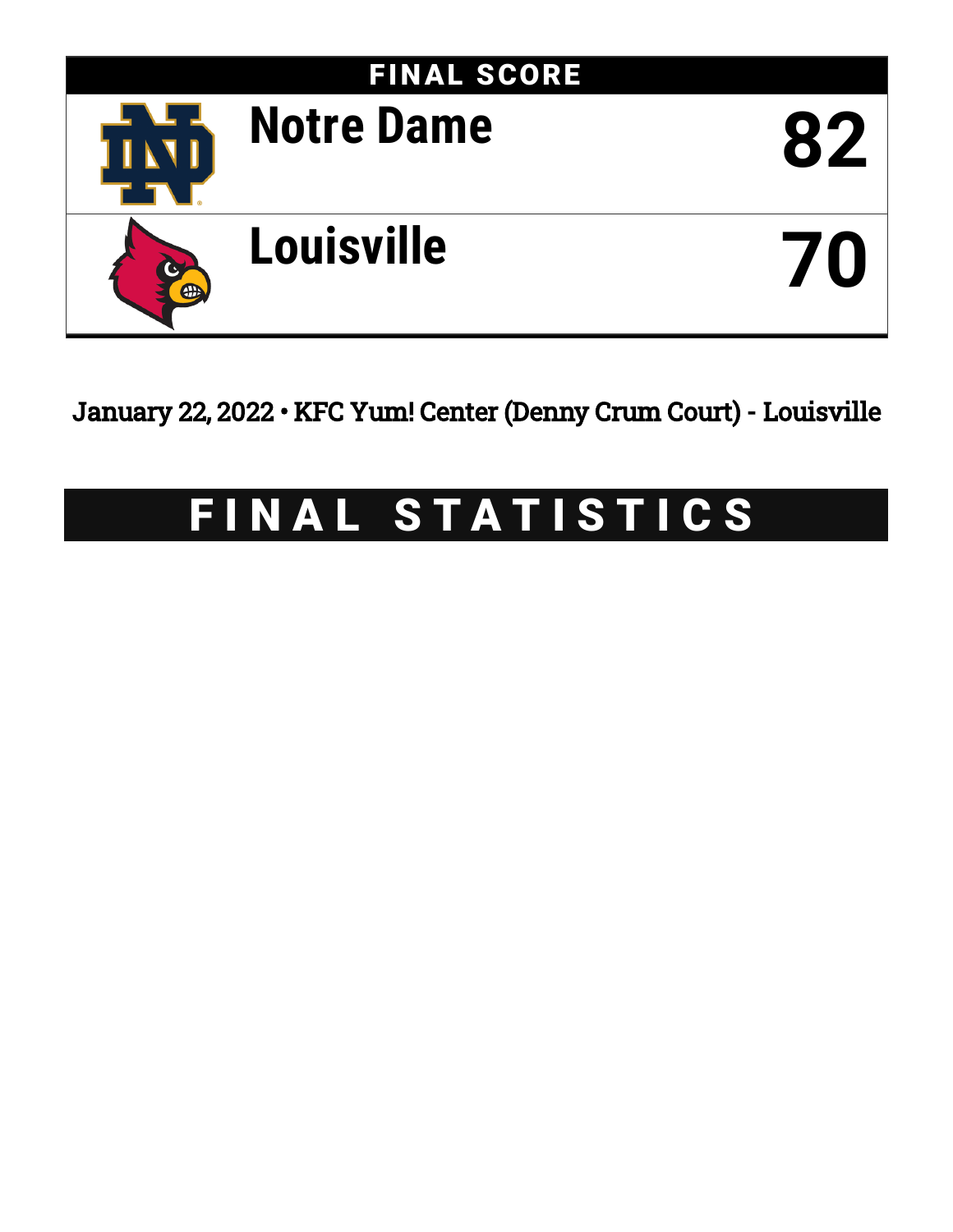### **Official Box Score Notre Dame vs Louisville Game Totals -- Final Statistics January 22, 2022 at KFC Yum! Center (Denny Crum Court) - Louisville**



# **Notre Dame 82**

| Stl<br>$+/-$<br>Min          |
|------------------------------|
| $\overline{4}$<br>26<br>0    |
| -3<br>-35<br>$\overline{1}$  |
| 11<br>- 33<br>$\overline{1}$ |
| $\overline{2}$<br>$0\,22$    |
| 15<br>39<br>1                |
| 11<br>$\Omega$<br><b>20</b>  |
| $\Omega$<br>-24<br>-14       |
|                              |
| 3 199                        |
|                              |

| <b>Shooting By Period</b><br>Period | FG        | FG%   | 3FG       | 3FG%  | FT      | FT%   |
|-------------------------------------|-----------|-------|-----------|-------|---------|-------|
| 1st Half                            | 15-23     | 65%   | 7-9       | 78%   | $1 - 3$ | 33%   |
| 2nd Half                            | 16-26     | 62%   | 8-14      | 57%   | 4-4     | 100%  |
| Game                                | $31 - 49$ | 63.3% | $15 - 23$ | 65.2% | $5 - 7$ | 71.4% |

*Deadball Rebounds:* 0,0 *Last FG:* 2nd-01:06 *Biggest Run:* 13-0 *Largest lead:* By 14 at 2nd-01:06 *Technical Fouls:* None.

# **Louisville 70**

| No. | Player                 | S  | Pts | FG.      | 3FG       | FT      | OR | DR | TR             | PF             | A        | TO | <b>B</b> lk   | Stl      | Min | $+/-$ |
|-----|------------------------|----|-----|----------|-----------|---------|----|----|----------------|----------------|----------|----|---------------|----------|-----|-------|
| 00  | LOCKE, NOAH            | G  | 5   | $2 - 5$  | 1-2       | $0-0$   |    | 0  |                | 0              | 0        |    | 0             | 0        | 25  | $-6$  |
| 05  | <b>WILLIAMS, MALIK</b> | F  |     | $4 - 10$ | $3-6$     | $0 - 0$ |    | 5  | 6              |                | 0        |    | 0             | 2        | 22  | $-12$ |
| 11  | FAULKNER, MASON        | G  | 9   | 4-8      | 1-4       | $0-0$   | 0  | 2  | 2              |                | 5        |    | 0             |          | 28  | -9    |
| 14  | DAVIS, DRE             | F  |     | $2-6$    | $0 - 1$   | $3 - 4$ | 0  | 0  | $\Omega$       | 0              | 1        | 0  |               | 3        | 22  | -6    |
| 21  | <b>CURRY, SYDNEY</b>   | F. | 4   | $2 - 4$  | $0 - 0$   | $0 - 0$ | 0  |    |                |                | 0        | 0  | $\mathbf{0}$  | 0        | 13  | $-2$  |
| 03  | ELLIS, EL              | G  | 5   | $2 - 3$  | $1 - 1$   | $0 - 0$ | 0  | 2  | 2              | $\overline{2}$ | 1        |    | $\Omega$      | $\Omega$ | 15  | 1     |
| 10  | WILLIAMSON, SAMUELL    | F  | 6   | $3 - 4$  | $0 - 0$   | $0 - 0$ |    |    | 2              | 2              | 0        | 0  | 0             |          | 14  | $-10$ |
| 13  | <b>WEST, JARROD</b>    | G  | 14  | $5-9$    | $4 - 4$   | $0 - 0$ |    |    | 2              |                |          |    | $\Omega$      |          | 25  | $-13$ |
| 24  | WITHERS, JAE'LYN       | F  | 9   | 4-10     | $0 - 3$   | $1 - 2$ | 4  | 5  | 9              | 0              |          |    | 0             |          | 19  | -5    |
| 33  | <b>CROSS, MATT</b>     | F. | 0   | $0 - 0$  | $0 - 0$   | $0 - 0$ | 0  | 2  | $\overline{2}$ | $\mathcal{P}$  | $\Omega$ |    | $\mathcal{P}$ | $\Omega$ | 16  | 2     |
|     | <b>TEAM</b>            |    |     |          |           |         | 0  | 0  | $\Omega$       | $\Omega$       |          | 0  |               |          |     |       |
|     | <b>TOTALS</b>          |    | 70  | 28-59    | $10 - 21$ | 4-6     | 8  | 19 | 27             | 10             | 9        |    | З             | 9        | 199 |       |

| Game                                | 28-59 | 47.5% | $10 - 21$ | 47.6% | $4 - 6$ | 66.7% |           |
|-------------------------------------|-------|-------|-----------|-------|---------|-------|-----------|
| 2nd Half                            | 11-26 | 42%   | 1-8       | 13%   | $2 - 4$ | 50%   | La.<br>Te |
| 1st Half                            | 17-33 | 52%   | $9 - 13$  | 69%   | $2 - 2$ | 100%  | Biç       |
| <b>Shooting By Period</b><br>Period | FG    | FG%   | 3FG       | 3FG%  | FТ      | FT%   | De<br>La. |

*Deadball Rebounds:* 1,0 *Last FG:* 2nd-00:55 *Biggest Run:* 10-0 *Largest lead:* By 9 at 1st-03:33 *Technical Fouls:* None.

| Game Notes:                                       | <b>Score</b>                             | 1st | 2 <sub>nd</sub>  | тот               | <b>Points</b> | <b>UND</b>     | LOU            |
|---------------------------------------------------|------------------------------------------|-----|------------------|-------------------|---------------|----------------|----------------|
| Officials: Lee Cassell, Clarence Armstrong, Lamar | UND                                      | 38  | 44               | 82                | In the Paint  | 26             | 32             |
| Simpson<br>Attendance: 16175                      | LOU                                      | 45  | 25               | 70                | Off Turns     |                | 12             |
|                                                   |                                          |     |                  |                   | 2nd Chance    |                | 10             |
| Start Time: 04:05 PM ET<br>End Time: 05:59 PM ET  | UND led for 19:41. LOU led for 17:05.    |     |                  | <b>Fast Break</b> |               |                |                |
| Game Duration: 1:53                               | Game was tied for 2:59.<br>Times tied: 7 |     | Lead Changes: 15 |                   | Bench         | 15             | 34             |
| Conference Game;                                  |                                          |     |                  |                   | Per Poss      | 1.367<br>34/60 | 1.207<br>30/58 |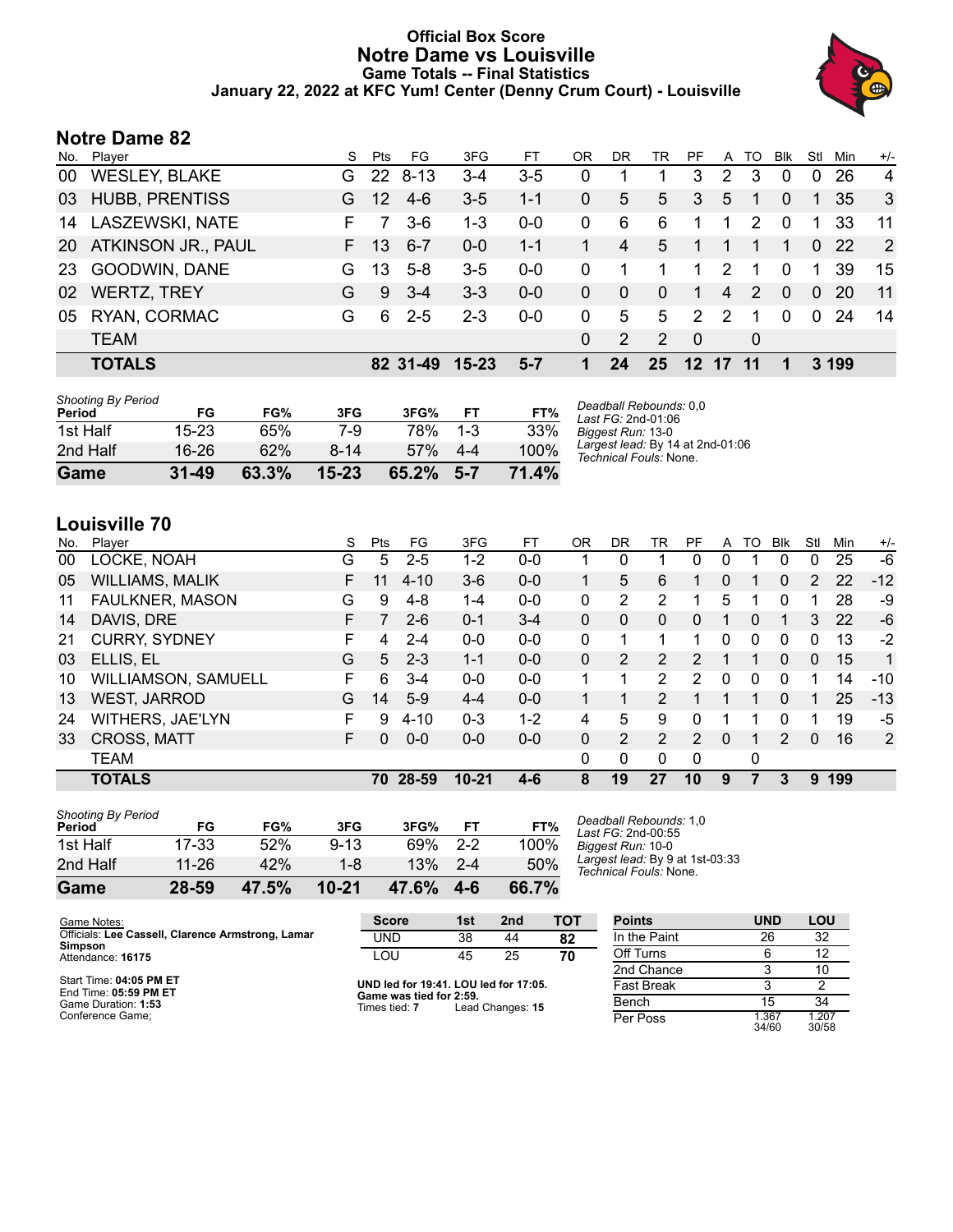#### **Official Box Score Notre Dame vs Louisville First Half Statistics Only January 22, 2022 at KFC Yum! Center (Denny Crum Court) - Louisville**



# **Notre Dame 38**

| Plaver                 | S. | Pts      | FG.     | 3FG      | <b>FT</b> | OR           | <b>DR</b> | <b>TR</b>      | <b>PF</b>   | $\mathsf{A}$ |   | <b>BIK</b> | Stl      | <b>Min</b> | $+/-$ |
|------------------------|----|----------|---------|----------|-----------|--------------|-----------|----------------|-------------|--------------|---|------------|----------|------------|-------|
| <b>WESLEY, BLAKE</b>   | G. | 10       | $4-6$   | 1-2      | 1-3       | 0            | 0         | 0              |             | 2            | 2 | 0          | 0        | 14         | $-11$ |
| <b>HUBB, PRENTISS</b>  | G  | 6        | $2 - 2$ | $2 - 2$  | $0 - 0$   | $\mathbf{0}$ | 4         | 4              | 1           | 2            |   | $\Omega$   | $\Omega$ | 19         | $-7$  |
| <b>LASZEWSKI, NATE</b> | F. | 3        | $1 - 2$ | 1-1      | $0 - 0$   | 0            | 2         | 2              | $\mathbf 0$ | 0            | 2 | $\Omega$   | 1        | 18         | $-4$  |
| ATKINSON JR., PAUL     | F. | 6        | $3 - 4$ | $0 - 0$  | $0 - 0$   | $\mathbf{0}$ | 4         | $\overline{4}$ | $\Omega$    | $\mathbf{1}$ | 1 | $\Omega$   | $\Omega$ | 15         | -5    |
| GOODWIN, DANE          | G  | 10       | $4 - 5$ | $2 - 3$  | $0 - 0$   | 0            | 0         | $\Omega$       | $\Omega$    | $\Omega$     |   | $\Omega$   |          | 19         | -4    |
| <b>WERTZ, TREY</b>     | G  | 3        | $1 - 2$ | $1 - 1$  | $0 - 0$   | $\Omega$     | $\Omega$  | $\Omega$       | 1           | 2            | 1 | $\Omega$   | $\Omega$ | 9          | $-2$  |
| RYAN, CORMAC           | G  | $\Omega$ | $0 - 2$ | $0 - 0$  | $0 - 0$   | 0            | 1         |                | 1           | $\Omega$     | 0 | $\Omega$   | $\Omega$ |            | $-2$  |
| <b>TEAM</b>            |    |          |         |          |           | $\Omega$     | 1         |                | - 0         |              | 0 |            |          |            |       |
| <b>TOTALS</b>          |    |          |         | 7-9      | $1 - 3$   | $\mathbf{0}$ | $12 \,$   | $12 \,$        | 4           |              | 8 | $\bf{0}$   |          |            |       |
|                        |    |          |         | 38 15-23 |           |              |           |                |             |              |   |            | TO       |            | 2 100 |

| <b>Shooting By Period</b><br>Period | FG        | FG%   | 3FG       | 3FG%  | <b>FT</b> | FT%  | Deadball Rebounds: 0.0<br>Last FG Half: UND 2nd-01:06 |
|-------------------------------------|-----------|-------|-----------|-------|-----------|------|-------------------------------------------------------|
| 1st Half                            | 15-23     | 65%   | 7-9       | 78%   | $1 - 3$   | 33%  |                                                       |
| Game                                | $31 - 49$ | 63.3% | $15 - 23$ | 65.2% | $5 - 7$   | 714% |                                                       |

# **Louisville 45**

| No. | Player                 | S  | <b>Pts</b> | FG        | 3FG      | <b>FT</b> | <b>OR</b> | <b>DR</b> | TR           | PF          | A | TO | <b>Blk</b> | Stl      | Min | $+/-$          |
|-----|------------------------|----|------------|-----------|----------|-----------|-----------|-----------|--------------|-------------|---|----|------------|----------|-----|----------------|
| 00  | LOCKE, NOAH            | G  | 5          | $2 - 3$   | 1-1      | $0-0$     |           | 0         |              | 0           | 0 | 0  | 0          | 0        | 14  | 8              |
| 05  | <b>WILLIAMS, MALIK</b> | F  | 6          | $2-6$     | $2 - 4$  | $0 - 0$   |           | 2         | 3            | 0           | 0 | 1  | 0          | 2        | 11  | 2              |
| 11  | FAULKNER, MASON        | G  | 3          | $1 - 2$   | $1 - 1$  | $0 - 0$   | 0         | 0         | 0            |             | 3 | 0  | 0          | 0        | 13  | 5              |
| 14  | DAVIS, DRE             | F. | 4          | $1 - 2$   | $0 - 1$  | $2 - 2$   | 0         | 0         | $\mathbf{0}$ | 0           | 1 | 0  | 0          | 2        | 8   | 2              |
| 21  | <b>CURRY, SYDNEY</b>   | F  | 4          | $2 - 4$   | $0 - 0$  | $0 - 0$   | 0         |           |              |             | 0 | 0  | 0          | 0        | 11  | 3              |
| 03  | ELLIS, EL              | G  | 3          | $1 - 2$   | $1 - 1$  | $0 - 0$   | 0         |           |              |             | 0 |    | 0          | $\Omega$ | 7   | 4              |
| 10  | WILLIAMSON, SAMUELL    | F. | 2          | $1 - 2$   | $0 - 0$  | $0 - 0$   | 0         |           |              |             | 0 | 0  | 0          |          |     | 2              |
| 13  | <b>WEST, JARROD</b>    | G  | 14         | $5 - 7$   | $4 - 4$  | $0 - 0$   |           |           | 2            | 0           |   | 0  | 0          |          | 12  | 5              |
| 24  | WITHERS, JAE'LYN       | F  | 4          | $2 - 5$   | $0 - 1$  | $0 - 0$   | 1         | 4         | 5            | 0           |   | 0  | 0          | 0        | 10  | $\overline{2}$ |
| 33  | CROSS, MATT            | F. | 0          | $0 - 0$   | $0 - 0$  | $0 - 0$   | 0         | 0         | 0            | 1           | 0 |    |            | 0        | 7   | 2              |
|     | <b>TEAM</b>            |    |            |           |          |           | 0         | 0         | 0            | $\mathbf 0$ |   | 0  |            |          |     |                |
|     | <b>TOTALS</b>          |    | 45         | $17 - 33$ | $9 - 13$ | $2 - 2$   | 4         | 10        | 14           | 5           | 6 | 3  | 1          | 6        | 100 |                |

| <b>Shooting By Period</b><br>Period | FG    | FG%   | 3FG       | 3FG%  | FT      | FT%   |
|-------------------------------------|-------|-------|-----------|-------|---------|-------|
| 1st Half                            | 17-33 | 52%   | $9 - 13$  | 69%   | $2 - 2$ | 100%  |
| Game                                | 28-59 | 47.5% | $10 - 21$ | 47.6% | 4-6     | 66.7% |

*Deadball Rebounds:* 1,0 *Last FG Half:* LOU 2nd-00:55

| Game Notes:                                                  | <b>Score</b> | 1st | 2 <sub>nd</sub> | <b>TOT</b> | <b>Points (This Period)</b> | <b>UND</b>     | LOU            |
|--------------------------------------------------------------|--------------|-----|-----------------|------------|-----------------------------|----------------|----------------|
| Officials: Lee Cassell, Clarence Armstrong, Lamar<br>Simpson | <b>UND</b>   | 38  | 44              | 82         | In the Paint                |                | 14             |
| Attendance: 16175                                            | LOU          | 45  | 25              | 70         | Off Turns                   |                |                |
|                                                              |              |     |                 |            | 2nd Chance                  |                |                |
| Start Time: 04:05 PM ET<br>End Time: 05:59 PM ET             |              |     |                 |            | <b>Fast Break</b>           |                |                |
| Game Duration: 1:53                                          |              |     |                 |            | Bench                       |                | 23             |
| Conference Game:                                             |              |     |                 |            | Per Poss                    | 1.188<br>16/32 | 1.364<br>18/33 |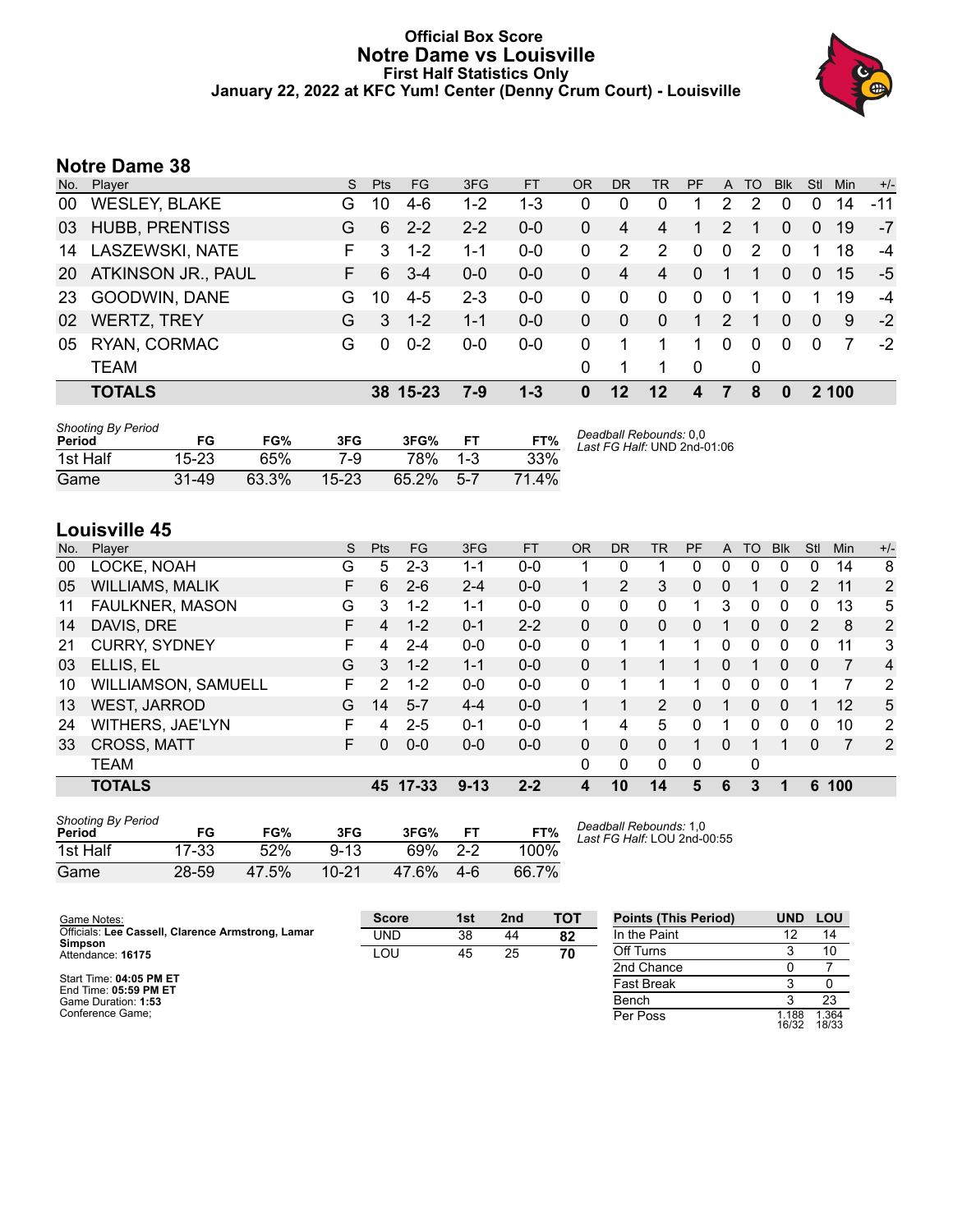### **Official Play-By-Play Notre Dame vs Louisville First Half January 22, 2022 at KFC Yum! Center (Denny Crum Court) - Louisville**



#### **Period 1**

<mark>Startersː</mark><br>Notre Dameː 0 WESLEY,BLAKE (G); 3 HUBB,PRENTISS (G); 14 LASZEWSKI,NATE (F); 20 ATKINSON JR.,PAUL (F); 23 GOODWIN,DANE (G);<br>Louisville: 0 LOCKE,NOAH (G); 5 WILLIAMS,MALIK (F); 11 FAULKNER,MASON (G); 14 DAVIS,DRE

| <b>Time</b>    | <b>VISITORS: Notre Dame</b>                           | <b>Score</b>           | <b>Margin</b>        | <b>HOME: Louisville</b>                |
|----------------|-------------------------------------------------------|------------------------|----------------------|----------------------------------------|
| 19:43          |                                                       | $3-0$                  | $H_3$                | GOOD! 3PTR by WILLIAMS, MALIK          |
| 19:43          |                                                       |                        |                      | ASSIST by FAULKNER, MASON              |
| 19:31          | TURNOVER (LOSTBALL) by ATKINSON JR., PAUL             |                        |                      |                                        |
| 19:31          |                                                       |                        |                      | STEAL by DAVIS, DRE                    |
| 19:17          |                                                       | $5-0$                  | H <sub>5</sub>       | GOOD! JUMPER by CURRY, SYDNEY          |
| 19:00          | TURNOVER (BADPASS) by WESLEY, BLAKE                   |                        |                      |                                        |
| 19:00          |                                                       |                        |                      | STEAL by DAVIS, DRE                    |
| 18:43          |                                                       |                        |                      | MISSED 3PTR by WILLIAMS, MALIK         |
| 18:40          | REBOUND (DEF) by TEAM                                 |                        |                      |                                        |
| 18:31          | TURNOVER (LOSTBALL) by GOODWIN, DANE                  |                        |                      |                                        |
| 18:31          |                                                       |                        |                      | STEAL by WILLIAMS, MALIK               |
| 18:18          | FOUL (PERSONAL) by HUBB, PRENTISS                     |                        |                      |                                        |
| 18:04          |                                                       | $7 - 0$                | H <sub>7</sub>       | GOOD! JUMPER by DAVIS, DRE [PNT]       |
| 17:46          | GOOD! JUMPER by WESLEY, BLAKE [PNT]                   | $7 - 2$                | H <sub>5</sub>       |                                        |
| 17:14          |                                                       |                        |                      | MISSED JUMPER by CURRY, SYDNEY         |
| 17:09          | REBOUND (DEF) by LASZEWSKI, NATE                      |                        |                      |                                        |
| 17:02          | GOOD! DUNK by ATKINSON JR., PAUL                      | $7 - 4$                | $H_3$                |                                        |
| 17:02          | ASSIST by HUBB, PRENTISS                              |                        |                      |                                        |
| 16:44          |                                                       |                        |                      | MISSED 3PTR by WILLIAMS, MALIK         |
| 16:41          | REBOUND (DEF) by HUBB, PRENTISS                       |                        |                      |                                        |
| 16:31          | GOOD! 3PTR by GOODWIN, DANE                           | $7 - 7$                | T                    |                                        |
| 16:31          | ASSIST by WESLEY, BLAKE                               |                        |                      |                                        |
| 16:07          |                                                       |                        |                      | TURNOVER (LOSTBALL) by WILLIAMS, MALIK |
| 16:07          | STEAL by GOODWIN, DANE                                |                        |                      |                                        |
| 16:01          | GOOD! 3PTR by WESLEY, BLAKE [FB]                      | $7 - 10$               | $V_3$                |                                        |
| 15:36          |                                                       |                        |                      | MISSED JUMPER by CURRY, SYDNEY         |
| 15:33          | REBOUND (DEF) by ATKINSON JR., PAUL                   |                        |                      |                                        |
| 15:15          | GOOD! 3PTR by GOODWIN, DANE                           | $7 - 13$               | $V_6$                |                                        |
| 15:15          | ASSIST by ATKINSON JR., PAUL                          |                        |                      |                                        |
| 14:56          |                                                       | $10-13$                | V <sub>3</sub>       | GOOD! 3PTR by WILLIAMS, MALIK          |
| 14:56          |                                                       |                        |                      | ASSIST by FAULKNER, MASON              |
| 14:37          |                                                       |                        |                      | FOUL (PERSONAL) by FAULKNER, MASON     |
| 14:37          |                                                       |                        |                      |                                        |
| 14:37          |                                                       |                        |                      | SUB OUT: WILLIAMS, MALIK               |
| 14:37          |                                                       |                        |                      | SUB OUT: FAULKNER, MASON               |
| 14:37          |                                                       |                        |                      | SUB OUT: DAVIS, DRE                    |
| 14:37          |                                                       |                        |                      | SUB IN: WILLIAMSON, SAMUELL            |
| 14:37          |                                                       |                        |                      | SUB IN: WEST, JARROD                   |
| 14:37          |                                                       |                        |                      | SUB IN: CROSS, MATT                    |
| 14:37          | GOOD! FT by WESLEY, BLAKE                             | $10 - 14$              | V <sub>4</sub>       |                                        |
| 14:37          | MISSED FT by WESLEY, BLAKE                            |                        |                      |                                        |
| 14:34          |                                                       |                        |                      | REBOUND (DEF) by WILLIAMSON, SAMUELL   |
| 14:08          |                                                       | $13 - 14$              | V <sub>1</sub>       | GOOD! 3PTR by WEST, JARROD             |
| 13:53          | GOOD! JUMPER by WESLEY, BLAKE                         | $13 - 16$              | $V_3$                |                                        |
| 13:34          |                                                       | $16-16$                | T.                   | GOOD! 3PTR by WEST, JARROD             |
| 13:21          | GOOD! 3PTR by LASZEWSKI, NATE                         | 16-19                  | $V_3$                |                                        |
| 13:21          | ASSIST by WESLEY, BLAKE                               |                        | $\top$               |                                        |
| 12:50          |                                                       | 19-19                  |                      | GOOD! 3PTR by WEST, JARROD             |
| 12:35          |                                                       |                        |                      | FOUL (PERSONAL) by WILLIAMSON, SAMUELL |
| 12:35          |                                                       |                        |                      | SUB OUT: LOCKE, NOAH                   |
| 12:35          |                                                       |                        |                      | SUB OUT: CURRY, SYDNEY                 |
| 12:35          |                                                       |                        |                      | SUB IN: ELLIS, EL                      |
| 12:35<br>12:35 |                                                       |                        |                      | SUB IN: WITHERS, JAE'LYN               |
| 12:35          | SUB OUT: WESLEY, BLAKE<br>SUB OUT: ATKINSON JR., PAUL |                        |                      |                                        |
| 12:35          | SUB IN: WERTZ, TREY                                   |                        |                      |                                        |
| 12:35          | SUB IN: RYAN, CORMAC                                  |                        |                      |                                        |
| 12:32          |                                                       | 19-21                  | V <sub>2</sub>       |                                        |
|                | GOOD! JUMPER by GOODWIN, DANE                         |                        |                      |                                        |
| 12:32          | ASSIST by WERTZ, TREY                                 |                        |                      |                                        |
| 12:06          |                                                       |                        |                      | MISSED JUMPER by WILLIAMSON, SAMUELL   |
| 11:59          |                                                       |                        |                      | REBOUND (OFF) by WITHERS, JAE'LYN      |
| 11:59<br>11:39 | GOOD! 3PTR by HUBB, PRENTISS                          | $21 - 21$<br>$21 - 24$ | $\mathsf T$<br>$V_3$ | GOOD! LAYUP by WITHERS, JAE'LYN        |
| 11:24          |                                                       |                        |                      | MISSED JUMPER by WEST, JARROD          |
| 11:19          | REBOUND (DEF) by HUBB, PRENTISS                       |                        |                      |                                        |
|                |                                                       |                        |                      |                                        |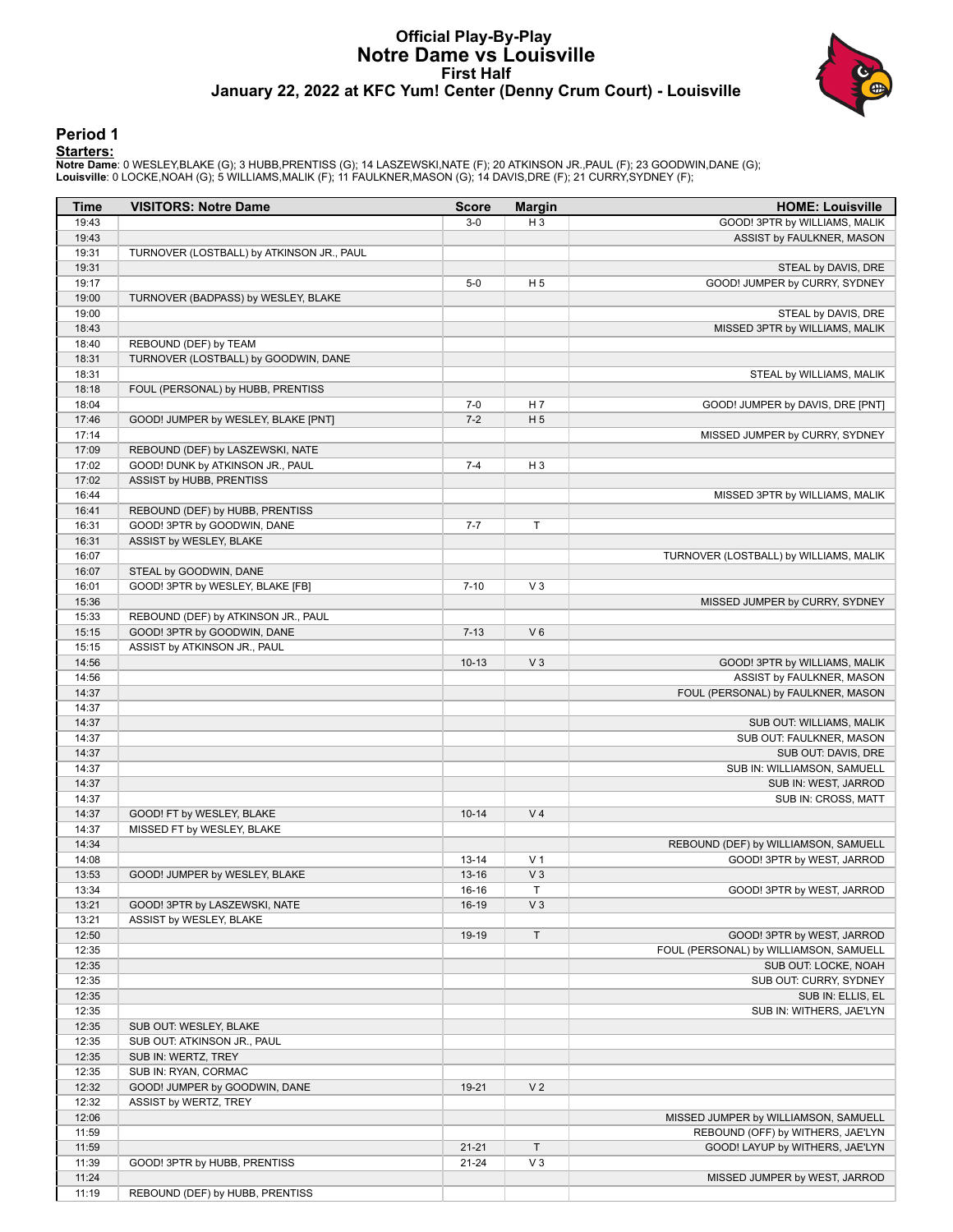| Time           | <b>VISITORS: Notre Dame</b>                   | <b>Score</b> | <b>Margin</b>  | <b>HOME: Louisville</b>                     |
|----------------|-----------------------------------------------|--------------|----------------|---------------------------------------------|
| 11:15          | TURNOVER (LOSTBALL) by LASZEWSKI, NATE        |              |                |                                             |
| 11:15          |                                               |              |                | STEAL by WEST, JARROD                       |
| 11:01          |                                               |              |                | MISSED LAYUP by ELLIS, EL                   |
| 10:57          | REBOUND (DEF) by RYAN, CORMAC                 |              |                |                                             |
| 10:38          | TURNOVER (LOSTBALL) by LASZEWSKI, NATE        |              |                |                                             |
| 10:38<br>10:23 |                                               |              |                | STEAL by WILLIAMSON, SAMUELL                |
| 10:18          | REBOUND (DEF) by HUBB, PRENTISS               |              |                | MISSED JUMPER by WITHERS, JAE'LYN           |
| 10:12          | GOOD! LAYUP by GOODWIN, DANE [PNT]            | $21 - 26$    | V <sub>5</sub> |                                             |
| 10:06          |                                               | 23-26        | $V_3$          | GOOD! JUMPER by WILLIAMSON, SAMUELL         |
| 09:40          | MISSED LAYUP by LASZEWSKI, NATE               |              |                |                                             |
| 09:37          |                                               |              |                | REBOUND (DEF) by WITHERS, JAE'LYN           |
| 09:28          |                                               |              |                | TURNOVER (LOSTBALL) by ELLIS, EL            |
| 09:28          | STEAL by LASZEWSKI, NATE                      |              |                |                                             |
| 09:09          | MISSED LAYUP by RYAN, CORMAC                  |              |                |                                             |
| 09:09          |                                               |              |                | BLOCK by CROSS, MATT                        |
| 09:04          |                                               |              |                | REBOUND (DEF) by WEST, JARROD               |
| 08:59          |                                               |              |                | MISSED LAYUP by WEST, JARROD                |
| 08:55          |                                               |              |                | REBOUND (OFF) by WEST, JARROD               |
| 08:55          |                                               | 25-26        | V <sub>1</sub> | GOOD! LAYUP by WEST, JARROD                 |
| 08:38<br>08:33 | MISSED JUMPER by WERTZ, TREY                  |              |                | REBOUND (DEF) by WITHERS, JAE'LYN           |
| 08:31          |                                               | 28-26        | H <sub>2</sub> | GOOD! 3PTR by ELLIS, EL                     |
| 08:31          |                                               |              |                | ASSIST by WEST, JARROD                      |
| 08:07          | GOOD! 3PTR by HUBB, PRENTISS                  | 28-29        | V <sub>1</sub> |                                             |
| 08:07          | ASSIST by WERTZ, TREY                         |              |                |                                             |
| 08:01          |                                               |              |                | FOUL (OFF) by CROSS, MATT                   |
| 08:01          |                                               |              |                | TURNOVER (OFFENSIVE) by CROSS, MATT         |
| 08:01          |                                               |              |                |                                             |
| 08:01          |                                               |              |                | SUB OUT: ELLIS, EL                          |
| 08:01          |                                               |              |                | SUB OUT: WILLIAMSON, SAMUELL                |
| 08:01          |                                               |              |                | SUB OUT: WITHERS, JAE'LYN                   |
| 08:01          |                                               |              |                | SUB OUT: CROSS, MATT                        |
| 08:01          |                                               |              |                | SUB IN: WILLIAMS, MALIK                     |
| 08:01<br>08:01 |                                               |              |                | SUB IN: FAULKNER, MASON                     |
| 08:01          |                                               |              |                | SUB IN: DAVIS, DRE<br>SUB IN: CURRY, SYDNEY |
| 08:01          | SUB OUT: HUBB, PRENTISS                       |              |                |                                             |
| 08:01          | SUB OUT: LASZEWSKI, NATE                      |              |                |                                             |
| 08:01          | SUB IN: WESLEY, BLAKE                         |              |                |                                             |
| 08:01          | SUB IN: ATKINSON JR., PAUL                    |              |                |                                             |
| 07:49          | MISSED 3PTR by GOODWIN, DANE                  |              |                |                                             |
| 07:45          |                                               |              |                | REBOUND (DEF) by CURRY, SYDNEY              |
| 07:38          |                                               |              |                | MISSED 3PTR by DAVIS, DRE                   |
| 07:35          | REBOUND (DEF) by ATKINSON JR., PAUL           |              |                |                                             |
| 07:09          | MISSED JUMPER by RYAN, CORMAC                 |              |                |                                             |
| 07:05          |                                               |              |                | REBOUND (DEF) by WILLIAMS, MALIK            |
| 06:49<br>06:49 | FOUL (PERSONAL) by WESLEY, BLAKE              |              |                |                                             |
| 06:49          |                                               |              |                | SUB OUT: CURRY, SYDNEY                      |
| 06:49          |                                               |              |                | SUB IN: LOCKE, NOAH                         |
| 06:49          | SUB OUT: GOODWIN, DANE                        |              |                |                                             |
| 06:49          | SUB IN: HUBB, PRENTISS                        |              |                |                                             |
| 06:49          |                                               | 29-29        | T              | GOOD! FT by DAVIS, DRE                      |
| 06:49          |                                               | 30-29        | H <sub>1</sub> | GOOD! FT by DAVIS, DRE                      |
| 06:30          | GOOD! LAYUP by ATKINSON JR., PAUL             | $30 - 31$    | V <sub>1</sub> |                                             |
| 06:06          |                                               | 33-31        | H <sub>2</sub> | GOOD! 3PTR by LOCKE, NOAH                   |
| 06:06          |                                               |              |                | ASSIST by DAVIS, DRE                        |
| 05:42          | MISSED JUMPER by WESLEY, BLAKE                |              |                |                                             |
| 05:38          |                                               |              |                | REBOUND (DEF) by WILLIAMS, MALIK            |
| 05:34          | FOUL (PERSONAL) by RYAN, CORMAC               |              |                |                                             |
| 05:34          |                                               |              |                | SUB OUT: WEST, JARROD                       |
| 05:34          |                                               |              |                | SUB IN: ELLIS, EL                           |
| 05:34<br>05:34 | SUB OUT: WERTZ, TREY<br>SUB OUT: RYAN, CORMAC |              |                |                                             |
| 05:34          | SUB IN: LASZEWSKI, NATE                       |              |                |                                             |
| 05:34          | SUB IN: GOODWIN, DANE                         |              |                |                                             |
| 05:32          |                                               | 35-31        | H4             | GOOD! JUMPER by LOCKE, NOAH                 |
| 05:32          |                                               |              |                | ASSIST by FAULKNER, MASON                   |
| 05:11          | TURNOVER (BADPASS) by HUBB, PRENTISS          |              |                |                                             |
| 05:11          |                                               |              |                | SUB OUT: WILLIAMS, MALIK                    |
| 05:11          |                                               |              |                | SUB OUT: DAVIS, DRE                         |
| 05:11          |                                               |              |                | SUB IN: CURRY, SYDNEY                       |
| 05:11          |                                               |              |                | SUB IN: WITHERS, JAE'LYN                    |
| 04:49          |                                               |              |                | MISSED JUMPER by LOCKE, NOAH                |
| 04:46          |                                               |              |                | REBOUND (OFF) by LOCKE, NOAH                |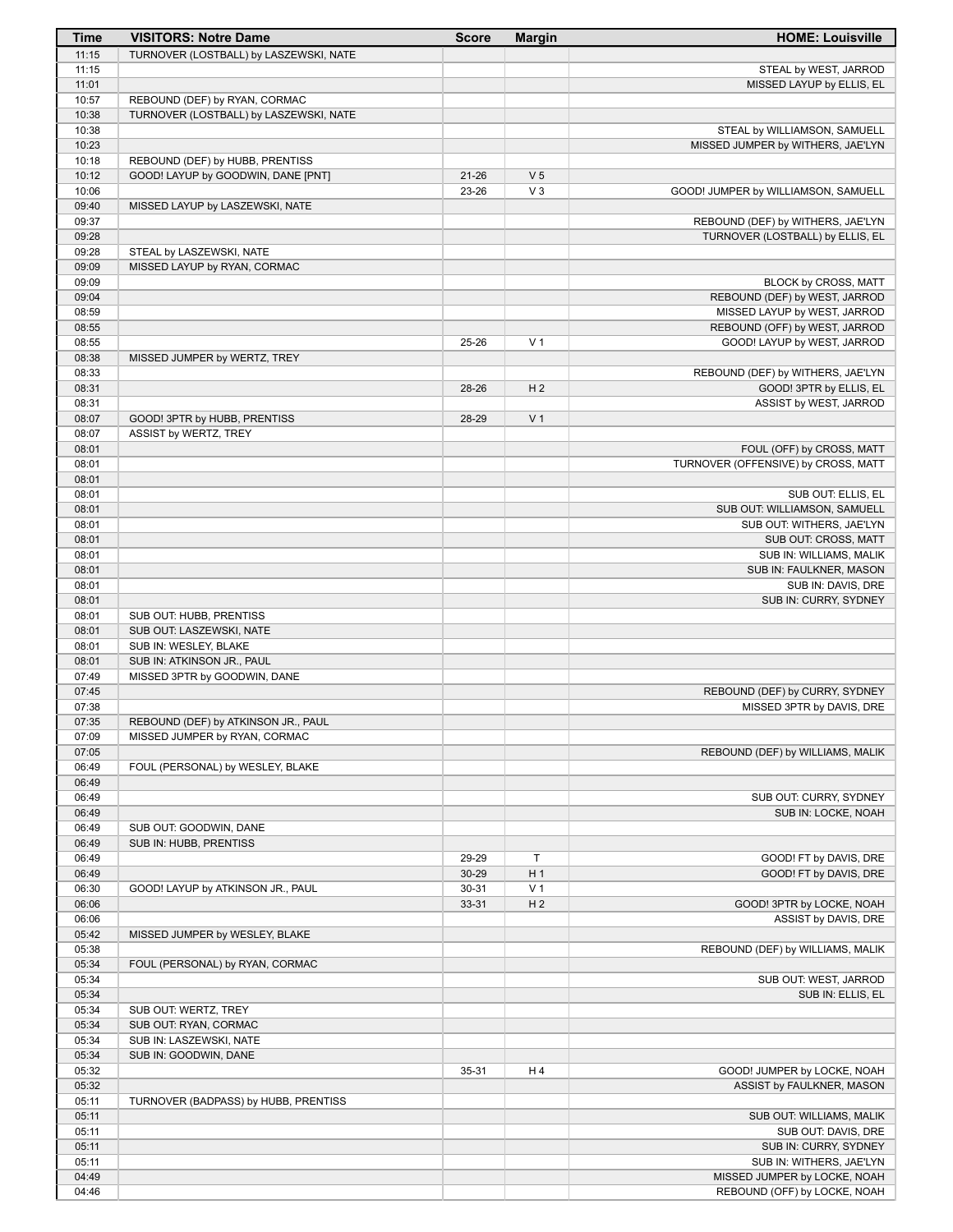| <b>Time</b> | <b>VISITORS: Notre Dame</b>          | <b>Score</b> | <b>Margin</b>  | <b>HOME: Louisville</b>           |
|-------------|--------------------------------------|--------------|----------------|-----------------------------------|
| 04:41       |                                      | 38-31        | H <sub>7</sub> | GOOD! 3PTR by FAULKNER, MASON     |
| 04:28       | MISSED LAYUP by ATKINSON JR., PAUL   |              |                |                                   |
| 04:25       |                                      |              |                | REBOUND (DEF) by WITHERS, JAE'LYN |
| 04:19       |                                      | 40-31        | H <sub>9</sub> | GOOD! DUNK by WITHERS, JAE'LYN    |
| 04:18       | TIMEOUT 30SEC                        |              |                |                                   |
| 03:54       | GOOD! LAYUP by WESLEY, BLAKE [PNT]   | 40-33        | H 7            |                                   |
| 03:54       |                                      |              |                | FOUL (PERSONAL) by ELLIS, EL      |
| 03:54       | MISSED FT by WESLEY, BLAKE           |              |                |                                   |
| 03:51       |                                      |              |                | REBOUND (DEF) by ELLIS, EL        |
| 03:33       |                                      | 42-33        | H <sub>9</sub> | GOOD! LAYUP by CURRY, SYDNEY      |
| 03:33       |                                      |              |                | ASSIST by WITHERS, JAE'LYN        |
| 03:17       |                                      |              |                | FOUL (PERSONAL) by CURRY, SYDNEY  |
| 03:09       | GOOD! LAYUP by ATKINSON JR., PAUL    | 42-35        | H 7            |                                   |
| 03:09       | ASSIST by HUBB, PRENTISS             |              |                |                                   |
| 03:07       |                                      |              |                | SUB OUT: ELLIS, EL                |
| 03:07       |                                      |              |                | SUB OUT: CURRY, SYDNEY            |
| 03:07       |                                      |              |                | SUB IN: WILLIAMS, MALIK           |
| 03:07       |                                      |              |                | SUB IN: WEST, JARROD              |
| 02:48       |                                      |              |                | MISSED 3PTR by WITHERS, JAE'LYN   |
| 02:45       | REBOUND (DEF) by HUBB, PRENTISS      |              |                |                                   |
| 02:32       | MISSED 3PTR by WESLEY, BLAKE         |              |                |                                   |
| 02:28       |                                      |              |                | REBOUND (DEF) by WITHERS, JAE'LYN |
| 02:21       | SUB OUT: WESLEY, BLAKE               |              |                |                                   |
| 02:21       | SUB IN: WERTZ, TREY                  |              |                |                                   |
| 02:08       |                                      |              |                | MISSED JUMPER by WILLIAMS, MALIK  |
| 02:04       | REBOUND (DEF) by ATKINSON JR., PAUL  |              |                |                                   |
| 01:37       | GOOD! 3PTR by WERTZ, TREY            | 42-38        | H <sub>4</sub> |                                   |
| 01:20       |                                      |              |                | MISSED LAYUP by WITHERS, JAE'LYN  |
| 01:15       |                                      |              |                | REBOUND (OFF) by WILLIAMS, MALIK  |
| 01:15       |                                      |              |                | MISSED LAYUP by WILLIAMS, MALIK   |
| 01:14       | REBOUND (DEF) by ATKINSON JR., PAUL  |              |                |                                   |
| 00:53       | TURNOVER (LOSTBALL) by WERTZ, TREY   |              |                |                                   |
| 00:53       |                                      |              |                | STEAL by WILLIAMS, MALIK          |
| 00:51       | FOUL (PERSONAL) by WERTZ, TREY       |              |                |                                   |
| 00:51       | SUB OUT: ATKINSON JR., PAUL          |              |                |                                   |
| 00:51       | SUB IN: WESLEY, BLAKE                |              |                |                                   |
| 00:39       |                                      |              |                | MISSED LAYUP by FAULKNER, MASON   |
| 00:35       | REBOUND (DEF) by LASZEWSKI, NATE     |              |                |                                   |
| 00:32       | TURNOVER (LOSTBALL) by WESLEY, BLAKE |              |                |                                   |
| 00:05       |                                      | 45-38        | H 7            | GOOD! 3PTR by WEST, JARROD        |

# **Notre Dame 38, Louisville 45**

| <b>Points (This Period)</b> | <b>UND</b>     | LOU            |
|-----------------------------|----------------|----------------|
| In the Paint                | 12             | 14             |
| Off Turns                   | 3              | 10             |
| 2nd Chance                  |                |                |
| <b>Fast Break</b>           | 3              |                |
| Bench                       | ิว             | 23             |
| Per Poss                    | 1.188<br>16/32 | 1.364<br>18/33 |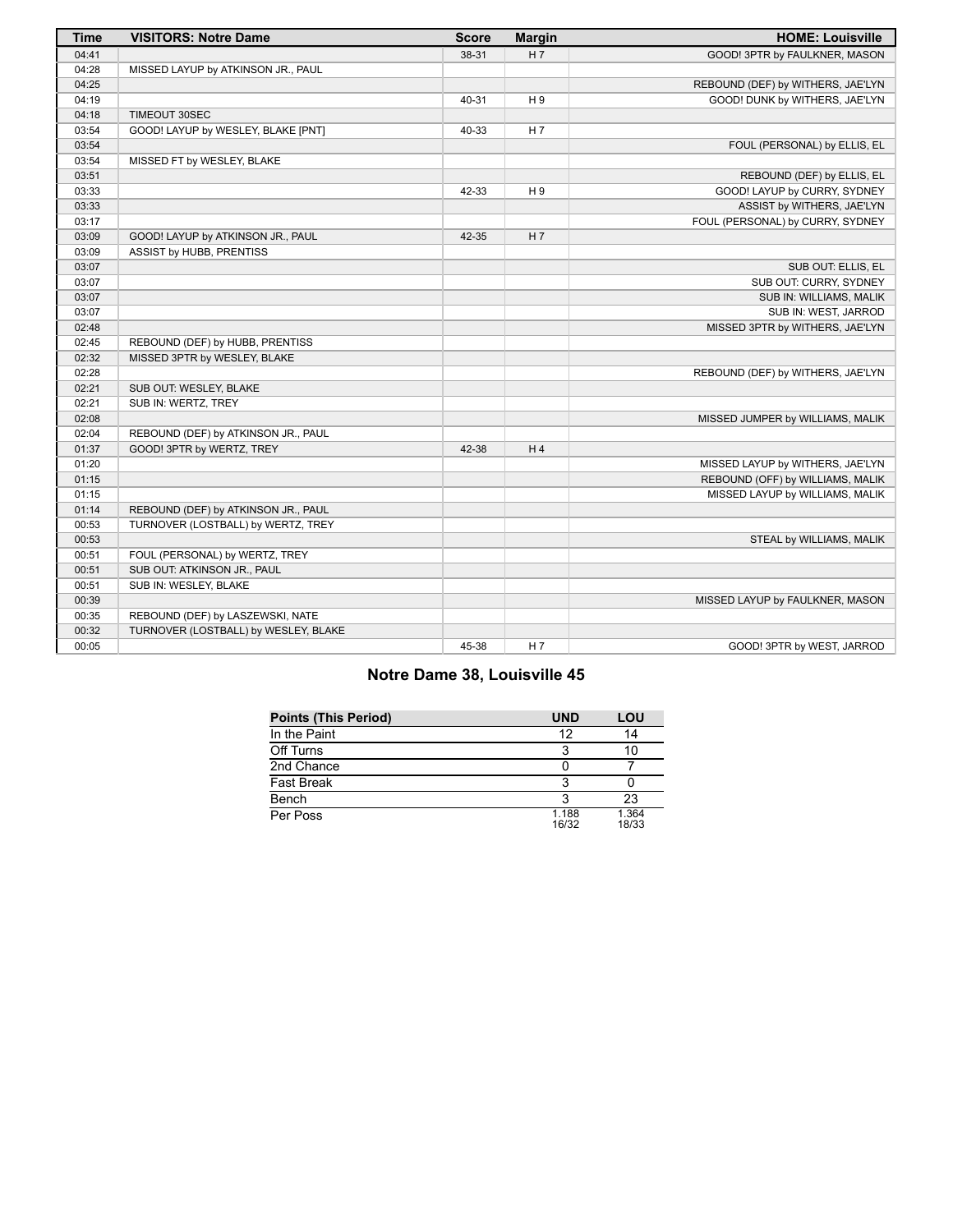### **Official Box Score Notre Dame vs Louisville Second Half Statistics Only January 22, 2022 at KFC Yum! Center (Denny Crum Court) - Louisville**



## **Notre Dame 44**

| No.       | Player                 | S. | <b>Pts</b> | FG.      | 3FG      | <b>FT</b> | <b>OR</b>    | <b>DR</b>    | TR       | <b>PF</b>      | A        | TO       | <b>Blk</b>   | <b>Stl</b>  | Min | $+/-$          |
|-----------|------------------------|----|------------|----------|----------|-----------|--------------|--------------|----------|----------------|----------|----------|--------------|-------------|-----|----------------|
| 00        | <b>WESLEY, BLAKE</b>   | G. | 12         | 4-7      | $2 - 2$  | $2 - 2$   | 0            |              |          | 2              | $\Omega$ |          | $\Omega$     | $\Omega$    | 12  | 15             |
| 03        | <b>HUBB, PRENTISS</b>  | G  | 6          | $2 - 4$  | $1 - 3$  | $1 - 1$   | 0            |              | 1        | 2              | 3        | $\Omega$ | $\mathbf{0}$ |             | 16  | 10             |
| 14        | <b>LASZEWSKI, NATE</b> | F. | 4          | $2 - 4$  | $0 - 2$  | $0 - 0$   | 0            | 4            | 4        | 1              | 1        | $\Omega$ | $\Omega$     | $\mathbf 0$ | 15  | 15             |
| <b>20</b> | ATKINSON JR., PAUL     | F. |            | $3 - 3$  | $0 - 0$  | $1 - 1$   |              | $\mathbf{0}$ | 1        | 1              | $\Omega$ | $\Omega$ | 1            | $\Omega$    | -8  | $\overline{7}$ |
| -23       | GOODWIN, DANE          | G  | 3          | $1 - 3$  | $1 - 2$  | $0 - 0$   | 0            | 1            |          | 1.             | 2        | $\Omega$ | $\Omega$     | 0           | -20 | 19             |
| 02        | <b>WERTZ, TREY</b>     | G  | 6          | $2 - 2$  | $2 - 2$  | $0-0$     | $\mathbf{0}$ | $\mathbf{0}$ | $\Omega$ | $\mathbf{0}$   | 2        | 1        | $\Omega$     | $\Omega$    | -11 | 13             |
| 05        | RYAN, CORMAC           | G  | 6          | $2 - 3$  | $2 - 3$  | $0 - 0$   | 0            | 4            | 4        | 1              | 2        |          | $\Omega$     | $\Omega$    |     | 16             |
|           | <b>TEAM</b>            |    |            |          |          |           | $\Omega$     |              |          | $\overline{0}$ |          | 0        |              |             |     |                |
|           | <b>TOTALS</b>          |    |            | 44 16-26 | $8 - 14$ | $4 - 4$   | 1            | 12           | 13       | 8              | 10       | 3        |              |             | 99  |                |

| <b>Shooting By Period</b><br>Period | FG        | FG%   | 3FG       | 3FG%     |         | FT%         | Deadball Rebounds: 0,0<br>Last FG Half: UND - |
|-------------------------------------|-----------|-------|-----------|----------|---------|-------------|-----------------------------------------------|
| 2nd Half                            | 16-26     | 62%   | $8-14$    | $.57\%$  | 4-4     | 100%        |                                               |
| Game                                | $31 - 49$ | 63.3% | $15 - 23$ | $65.2\%$ | $5 - 7$ | $4\%$<br>71 |                                               |

# **Louisville 25**

| No. | Player                 | S  | <b>Pts</b> | <b>FG</b> | 3FG     | <b>FT</b> | <b>OR</b>    | DR.            | <b>TR</b>      | <b>PF</b> | A            | TO       | <b>BIK</b> | <b>Stl</b>   | Min | $+/-$        |
|-----|------------------------|----|------------|-----------|---------|-----------|--------------|----------------|----------------|-----------|--------------|----------|------------|--------------|-----|--------------|
| 00  | LOCKE, NOAH            | G  | 0          | $0 - 2$   | $0 - 1$ | $0-0$     | 0            | 0              | 0              | 0         | 0            |          | 0          | 0            | 11  | $-14$        |
| 05  | <b>WILLIAMS, MALIK</b> | F  | 5          | $2 - 4$   | $1 - 2$ | $0 - 0$   | $\mathbf{0}$ | 3              | 3              |           | $\mathbf{0}$ | 0        | 0          | $\Omega$     | 10  | $-14$        |
| 11  | <b>FAULKNER, MASON</b> | G  | 6          | $3-6$     | $0 - 3$ | $0-0$     | 0            | 2              | 2              | 0         | 2            |          | 0          |              | 15  | -14          |
| 14  | DAVIS, DRE             | F  | 3          | $1 - 4$   | $0 - 0$ | $1 - 2$   | $\mathbf{0}$ | $\mathbf{0}$   | 0              | 0         | $\mathbf{0}$ | 0        |            |              | 13  | -8           |
| 21  | <b>CURRY, SYDNEY</b>   | F  | $\Omega$   | $0 - 0$   | $0 - 0$ | $0 - 0$   | $\mathbf{0}$ | 0              | 0              | 0         | $\mathbf 0$  | $\Omega$ | 0          | $\mathbf 0$  | 2   | -5           |
| 03  | ELLIS, EL              | G  | 2          | $1 - 1$   | $0 - 0$ | $0 - 0$   | $\Omega$     |                |                |           |              | 0        | 0          | $\mathbf{0}$ | 8   | $-3$         |
| 10  | WILLIAMSON, SAMUELL    | F  | 4          | $2 - 2$   | $0 - 0$ | $0 - 0$   | 1            | 0              | 1              |           | 0            | 0        | 0          | 0            | 7   | $-12$        |
| 13  | <b>WEST, JARROD</b>    | G  | 0          | $0 - 2$   | $0 - 0$ | $0 - 0$   | $\Omega$     | $\Omega$       | 0              | 1         | $\Omega$     | 1        | 0          | $\Omega$     | 13  | $-18$        |
| 24  | WITHERS, JAE'LYN       | F. | 5          | $2 - 5$   | $0 - 2$ | $1 - 2$   | 3            | 1              | 4              | 0         | $\mathbf 0$  |          | 0          |              | 9   | $-7$         |
| 33  | <b>CROSS, MATT</b>     | F  | 0          | $0 - 0$   | $0-0$   | $0 - 0$   | $\mathbf{0}$ | $\overline{2}$ | $\overline{2}$ |           | $\mathbf{0}$ | 0        | 1          | $\mathbf{0}$ | 10  | $\mathbf{0}$ |
|     | <b>TEAM</b>            |    |            |           |         |           | 0            | 0              | 0              | 0         |              | 0        |            |              |     |              |
|     | <b>TOTALS</b>          |    |            | 25 11-26  | $1 - 8$ | $2 - 4$   | 4            | 9              | 13             | 5         | 3            | 4        | 2          | 3            | 99  |              |
|     | Chastine Du Devisel    |    |            |           |         |           |              |                |                |           |              |          |            |              |     |              |

| Shooting By Period<br>Period | FG    | FG%   | 3FG       | 3FG%  | FТ      | FT%   |
|------------------------------|-------|-------|-----------|-------|---------|-------|
| 2nd Half                     | 11-26 | 42%   | $1 - 8$   | 13%   | $2 - 4$ | 50%   |
| Game                         | 28-59 | 47.5% | $10 - 21$ | 47.6% | $4-6$   | 66.7% |

*Deadball Rebounds:* 1,0 *Last FG Half:* LOU -

| Game Notes:                                                  | <b>Score</b> | 1st | 2 <sub>nd</sub> | <b>TOT</b> | <b>Points (This Period)</b> | <b>UND</b>    | LOU            |
|--------------------------------------------------------------|--------------|-----|-----------------|------------|-----------------------------|---------------|----------------|
| Officials: Lee Cassell, Clarence Armstrong, Lamar<br>Simpson | <b>UND</b>   | 38  | 44              | 82         | In the Paint                |               | 18             |
| Attendance: 16175                                            | LOU          | 45  | 25              | 70         | Off Turns                   |               |                |
|                                                              |              |     |                 |            | 2nd Chance                  |               |                |
| Start Time: 04:05 PM ET<br>End Time: 05:59 PM ET             |              |     |                 |            | <b>Fast Break</b>           |               |                |
| Game Duration: 1:53                                          |              |     |                 |            | Bench                       |               | 11             |
| Conference Game:                                             |              |     |                 |            | Per Poss                    | .467<br>18/30 | 0.893<br>12/28 |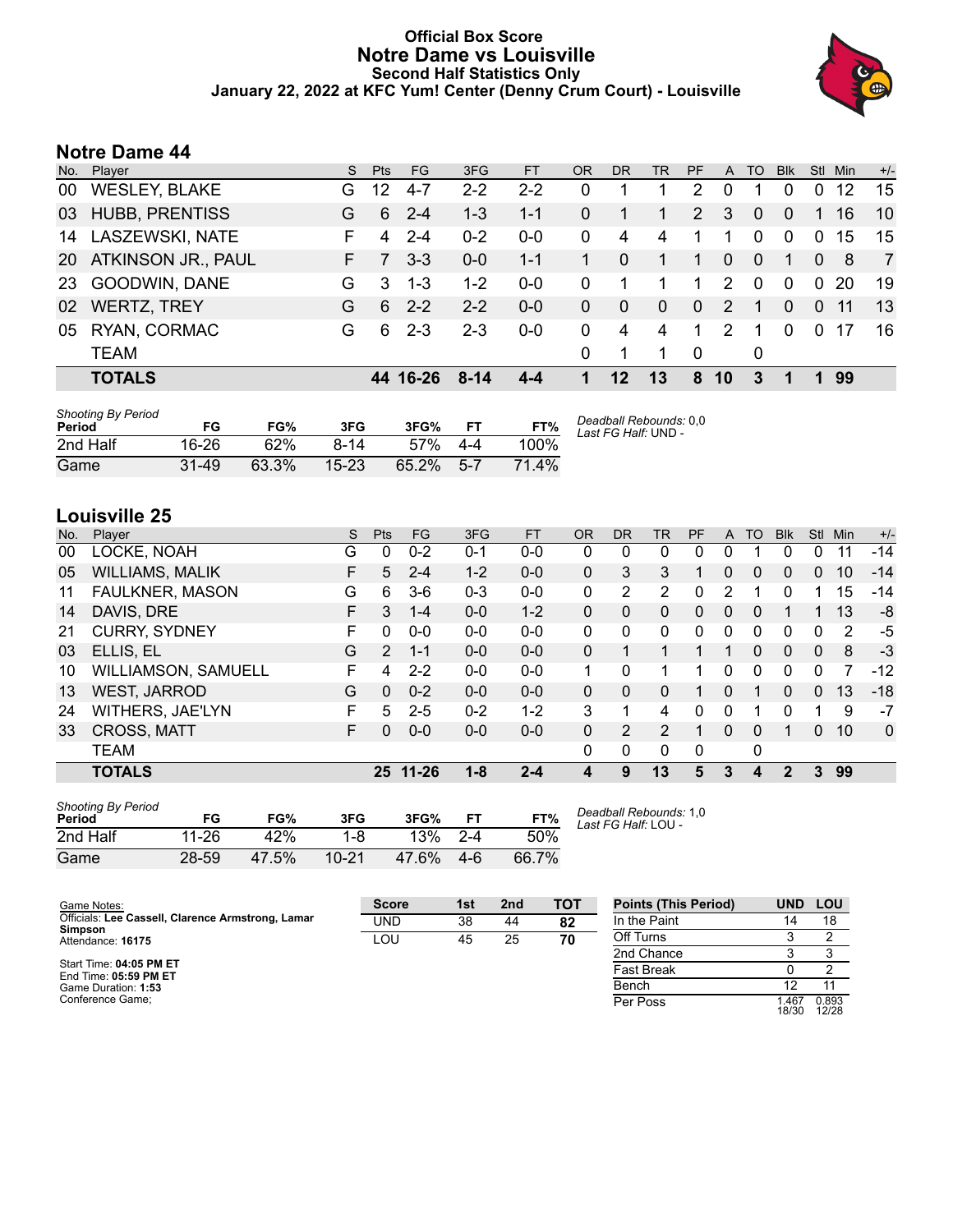#### **Official Play-By-Play Notre Dame vs Louisville Second Half January 22, 2022 at KFC Yum! Center (Denny Crum Court) - Louisville**



#### **Period 2**

<mark>Startersː</mark><br>Notre Dameː 0 WESLEY,BLAKE (G); 3 HUBB,PRENTISS (G); 14 LASZEWSKI,NATE (F); 20 ATKINSON JR.,PAUL (F); 23 GOODWIN,DANE (G);<br>Louisville: 0 LOCKE,NOAH (G); 5 WILLIAMS,MALIK (F); 11 FAULKNER,MASON (G); 14 DAVIS,DRE

| Time           | <b>VISITORS: Notre Dame</b>             | <b>Score</b> | <b>Margin</b>  | <b>HOME: Louisville</b>                           |
|----------------|-----------------------------------------|--------------|----------------|---------------------------------------------------|
| 20:00          |                                         |              |                | SUB OUT: WEST, JARROD                             |
| 20:00          |                                         |              |                | SUB OUT: WITHERS, JAE'LYN                         |
| 20:00          |                                         |              |                | SUB IN: DAVIS, DRE                                |
| 20:00          |                                         |              |                | SUB IN: CURRY, SYDNEY                             |
| 20:00          | SUB OUT: WERTZ, TREY                    |              |                |                                                   |
| 20:00          | SUB IN: ATKINSON JR., PAUL              |              |                |                                                   |
| 19:46          | GOOD! LAYUP by ATKINSON JR., PAUL [PNT] | 45-40        | H <sub>5</sub> |                                                   |
| 19:46          |                                         |              |                | FOUL (PERSONAL) by WILLIAMS, MALIK                |
| 19:46          | GOOD! FT by ATKINSON JR., PAUL          | 45-41        | H 4            |                                                   |
| 19:46          | ASSIST by HUBB, PRENTISS                |              |                |                                                   |
| 19:29          |                                         |              |                | MISSED 3PTR by FAULKNER, MASON                    |
| 19:27          | REBOUND (DEF) by LASZEWSKI, NATE        |              |                |                                                   |
| 19:15          | MISSED 3PTR by HUBB, PRENTISS           |              |                |                                                   |
| 19:12          |                                         |              |                | REBOUND (DEF) by WILLIAMS, MALIK                  |
| 18:51          |                                         |              |                | MISSED JUMPER by DAVIS, DRE                       |
| 18:47          | REBOUND (DEF) by LASZEWSKI, NATE        |              |                |                                                   |
| 18:33          | GOOD! JUMPER by ATKINSON JR., PAUL      | 45-43        | H <sub>2</sub> |                                                   |
| 18:02          |                                         |              |                | TURNOVER (LOSTBALL) by LOCKE, NOAH                |
| 18:02          |                                         |              |                | SUB OUT: CURRY, SYDNEY                            |
| 18:02          |                                         |              |                | SUB IN: WITHERS, JAE'LYN                          |
| 17:55          | MISSED 3PTR by LASZEWSKI, NATE          |              |                |                                                   |
| 17:53          |                                         |              |                | REBOUND (DEF) by WILLIAMS, MALIK                  |
| 17:53          | FOUL (PERSONAL) by ATKINSON JR., PAUL   |              |                |                                                   |
| 17:34          | FOUL (PERSONAL) by WESLEY, BLAKE        |              |                |                                                   |
| 17:16<br>17:16 |                                         | 47-43        | H4             | GOOD! LAYUP by WITHERS, JAE'LYN [PNT]             |
| 16:50          |                                         |              |                | ASSIST by FAULKNER, MASON<br>SUB OUT: LOCKE, NOAH |
| 16:50          |                                         |              |                | SUB IN: WEST, JARROD                              |
| 16:50          | SUB OUT: WESLEY, BLAKE                  |              |                |                                                   |
| 16:50          | SUB OUT: ATKINSON JR., PAUL             |              |                |                                                   |
| 16:50          | SUB IN: WERTZ, TREY                     |              |                |                                                   |
| 16:50          | SUB IN: RYAN, CORMAC                    |              |                |                                                   |
| 16:42          | GOOD! LAYUP by LASZEWSKI, NATE [PNT]    | 47-45        | H <sub>2</sub> |                                                   |
| 16:28          |                                         |              |                | TURNOVER (LOSTBALL) by WITHERS, JAE'LYN           |
| 16:21          | GOOD! 3PTR by WERTZ, TREY               | 47-48        | V <sub>1</sub> |                                                   |
| 16:21          | ASSIST by GOODWIN, DANE                 |              |                |                                                   |
| 16:10          | FOUL (PERSONAL) by HUBB, PRENTISS       |              |                |                                                   |
| 15:58          |                                         |              |                | MISSED JUMPER by WITHERS, JAE'LYN                 |
| 15:54          |                                         |              |                | REBOUND (OFF) by WITHERS, JAE'LYN                 |
| 15:53          |                                         |              |                | MISSED 3PTR by WILLIAMS, MALIK                    |
| 15:49          |                                         |              |                | REBOUND (OFF) by WITHERS, JAE'LYN                 |
| 15:42          |                                         | 49-48        | H <sub>1</sub> | GOOD! JUMPER by DAVIS, DRE [PNT]                  |
| 15:41          |                                         |              |                | TIMEOUT 30SEC                                     |
| 15:41          |                                         |              |                | SUB OUT: WITHERS, JAE'LYN                         |
| 15:41          |                                         |              |                | SUB IN: CROSS, MATT                               |
| 15:24          | MISSED 3PTR by RYAN, CORMAC             |              |                |                                                   |
| 15:20          |                                         |              |                | REBOUND (DEF) by WILLIAMS, MALIK                  |
| 15:05          |                                         | 51-48        | H <sub>3</sub> | GOOD! JUMPER by FAULKNER, MASON [PNT]             |
| 14:41          | GOOD! 3PTR by WERTZ, TREY               | $51 - 51$    | T              |                                                   |
| 14:41          | ASSIST by HUBB, PRENTISS                |              |                |                                                   |
| 14:19          |                                         | 53-51        | H <sub>2</sub> | GOOD! JUMPER by FAULKNER, MASON [PNT]             |
| 13:47          | MISSED 3PTR by GOODWIN, DANE            |              |                |                                                   |
| 13:42          |                                         |              |                | REBOUND (DEF) by FAULKNER, MASON                  |
| 13:24          |                                         |              |                | MISSED LAYUP by DAVIS, DRE                        |
| 13:21          | REBOUND (DEF) by LASZEWSKI, NATE        |              |                |                                                   |
| 13:09          | GOOD! 3PTR by HUBB, PRENTISS            | 53-54        | V <sub>1</sub> |                                                   |
| 13:09          | ASSIST by WERTZ, TREY                   |              |                |                                                   |
| 12:47          |                                         | 56-54        | H <sub>2</sub> | GOOD! 3PTR by WILLIAMS, MALIK                     |
| 12:47          |                                         |              |                | ASSIST by FAULKNER, MASON                         |
| 12:31          | GOOD! 3PTR by RYAN, CORMAC              | 56-57        | V <sub>1</sub> |                                                   |
| 12:31          | ASSIST by GOODWIN, DANE                 |              |                |                                                   |
| 12:20          |                                         |              |                | MISSED 3PTR by FAULKNER, MASON                    |
| 12:16          | REBOUND (DEF) by RYAN, CORMAC           |              |                |                                                   |
| 12:02          | MISSED 3PTR by LASZEWSKI, NATE          |              |                |                                                   |
| 11:59          |                                         |              |                | REBOUND (DEF) by FAULKNER, MASON                  |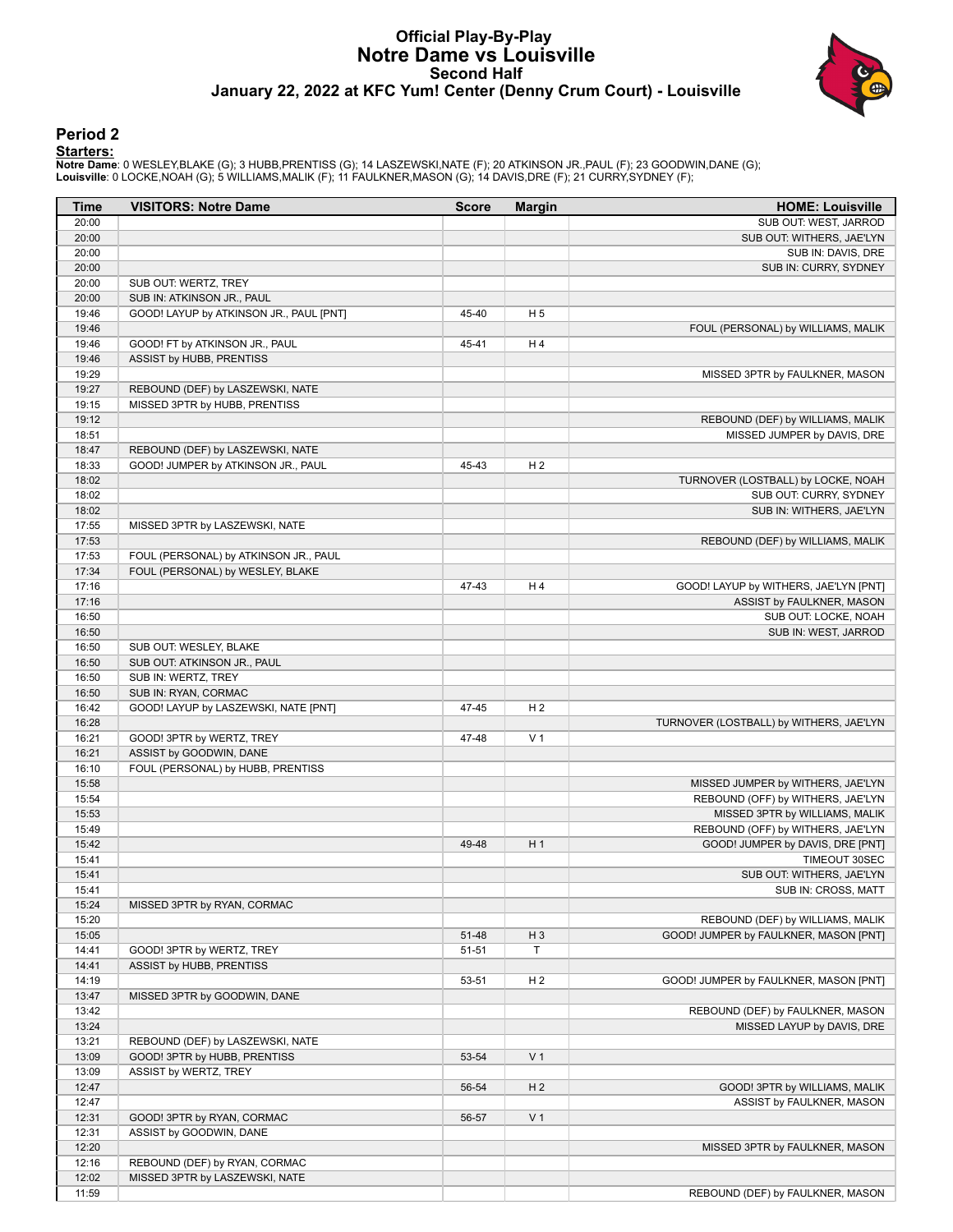| <b>Time</b>    | <b>VISITORS: Notre Dame</b>                                    | <b>Score</b> | <b>Margin</b>   | <b>HOME: Louisville</b>                     |
|----------------|----------------------------------------------------------------|--------------|-----------------|---------------------------------------------|
| 11:51          |                                                                | 58-57        | H <sub>1</sub>  | GOOD! JUMPER by WILLIAMS, MALIK [PNT]       |
| 11:38          | GOOD! LAYUP by LASZEWSKI, NATE                                 | 58-59        | V <sub>1</sub>  |                                             |
| 11:38          | ASSIST by RYAN, CORMAC                                         |              |                 |                                             |
| 11:38          | TIMEOUT 30SEC                                                  |              |                 |                                             |
| 11:38          |                                                                |              |                 | SUB OUT: WILLIAMS, MALIK                    |
| 11:38          |                                                                |              |                 | SUB OUT: FAULKNER, MASON                    |
| 11:38          |                                                                |              |                 | SUB OUT: DAVIS, DRE                         |
| 11:38          |                                                                |              |                 | SUB IN: ELLIS, EL                           |
| 11:38          |                                                                |              |                 | SUB IN: WILLIAMSON, SAMUELL                 |
| 11:38          |                                                                |              |                 | SUB IN: WITHERS, JAE'LYN                    |
| 11:38<br>11:38 | SUB OUT: HUBB, PRENTISS<br>SUB OUT: LASZEWSKI, NATE            |              |                 |                                             |
| 11:38          | SUB IN: WESLEY, BLAKE                                          |              |                 |                                             |
| 11:38          | SUB IN: ATKINSON JR., PAUL                                     |              |                 |                                             |
| 11:16          | FOUL (PERSONAL) by WESLEY, BLAKE                               |              |                 |                                             |
| 11:16          |                                                                |              |                 |                                             |
| 11:16          | SUB OUT: WESLEY, BLAKE                                         |              |                 |                                             |
| 11:16          | SUB IN: HUBB, PRENTISS                                         |              |                 |                                             |
| 11:01          |                                                                |              |                 | MISSED JUMPER by WEST, JARROD               |
| 10:57          | REBOUND (DEF) by RYAN, CORMAC                                  |              |                 |                                             |
| 10:34          | MISSED 3PTR by HUBB, PRENTISS                                  |              |                 |                                             |
| 10:30          |                                                                |              |                 | REBOUND (DEF) by ELLIS, EL                  |
| 10:07          |                                                                | 60-59        | H <sub>1</sub>  | GOOD! LAYUP by WILLIAMSON, SAMUELL          |
| 10:07          |                                                                |              |                 | ASSIST by ELLIS, EL                         |
| 09:47          | TURNOVER (BADPASS) by WERTZ, TREY                              |              |                 |                                             |
| 09:47          |                                                                |              |                 | STEAL by WITHERS, JAE'LYN                   |
| 09:42          |                                                                | 62-59        | $H_3$           | GOOD! DUNK by WITHERS, JAE'LYN [FB]         |
| 09:22          | GOOD! 3PTR by RYAN, CORMAC                                     | 62-62        | T               |                                             |
| 09:22          | ASSIST by HUBB, PRENTISS                                       |              |                 |                                             |
| 09:10          |                                                                |              |                 | MISSED 3PTR by WITHERS, JAE'LYN             |
| 09:06          | REBOUND (DEF) by HUBB, PRENTISS                                |              |                 |                                             |
| 08:52          | MISSED JUMPER by GOODWIN, DANE                                 |              |                 |                                             |
| 08:48          | REBOUND (OFF) by ATKINSON JR., PAUL                            |              |                 |                                             |
| 08:39          |                                                                |              |                 | FOUL (PERSONAL) by CROSS, MATT              |
| 08:39<br>08:39 |                                                                |              |                 | SUB OUT: WITHERS, JAE'LYN                   |
| 08:39          |                                                                |              |                 | SUB OUT: CROSS, MATT<br>SUB IN: LOCKE, NOAH |
| 08:39          |                                                                |              |                 | SUB IN: WILLIAMS, MALIK                     |
| 08:39          | SUB OUT: WERTZ, TREY                                           |              |                 |                                             |
| 08:39          | SUB OUT: ATKINSON JR., PAUL                                    |              |                 |                                             |
| 08:39          | SUB IN: WESLEY, BLAKE                                          |              |                 |                                             |
| 08:39          | SUB IN: LASZEWSKI, NATE                                        |              |                 |                                             |
| 08:23          | GOOD! 3PTR by WESLEY, BLAKE                                    | 62-65        | $V_3$           |                                             |
| 08:08          | FOUL (PERSONAL) by HUBB, PRENTISS                              |              |                 |                                             |
| 08:08          | SUB OUT: HUBB, PRENTISS                                        |              |                 |                                             |
| 08:08          | SUB IN: WERTZ, TREY                                            |              |                 |                                             |
| 07:49          |                                                                | 64-65        | V <sub>1</sub>  | GOOD! JUMPER by WILLIAMSON, SAMUELL [PNT]   |
| 07:30          | GOOD! 3PTR by WESLEY, BLAKE                                    | 64-68        | V <sub>4</sub>  |                                             |
| 07:30          | ASSIST by LASZEWSKI, NATE                                      |              |                 |                                             |
| 07:02          |                                                                |              |                 | MISSED JUMPER by WILLIAMS, MALIK            |
| 06:58          | REBOUND (DEF) by WESLEY, BLAKE                                 |              |                 |                                             |
| 06:51          | GOOD! LAYUP by WESLEY, BLAKE                                   | 64-70        | $V_6$           |                                             |
| 06:51          |                                                                |              |                 | FOUL (PERSONAL) by WILLIAMSON, SAMUELL      |
| 06:51          |                                                                |              |                 |                                             |
| 06:51          |                                                                |              |                 | SUB OUT: ELLIS, EL                          |
| 06:51          |                                                                |              |                 | SUB OUT: WILLIAMS, MALIK                    |
| 06:51          |                                                                |              |                 | SUB IN: FAULKNER, MASON                     |
| 06:51          |                                                                |              |                 | SUB IN: WITHERS, JAE'LYN                    |
| 06:51<br>06:38 | GOOD! FT by WESLEY, BLAKE                                      | 64-71        | V <sub>7</sub>  |                                             |
| 06:38          | FOUL (PERSONAL) by LASZEWSKI, NATE<br>SUB OUT: LASZEWSKI, NATE |              |                 |                                             |
| 06:38          | SUB IN: ATKINSON JR., PAUL                                     |              |                 |                                             |
| 06:30          |                                                                |              |                 | MISSED JUMPER by LOCKE, NOAH                |
| 06:30          | REBOUND (DEF) by GOODWIN, DANE                                 |              |                 |                                             |
| 06:30          | BLOCK by ATKINSON JR., PAUL                                    |              |                 |                                             |
| 06:08          | GOOD! 3PTR by GOODWIN, DANE                                    | 64-74        | $V$ 10          |                                             |
| 06:08          | ASSIST by WERTZ, TREY                                          |              |                 |                                             |
| 05:47          |                                                                |              |                 | MISSED 3PTR by FAULKNER, MASON              |
| 05:43          |                                                                |              |                 | REBOUND (OFF) by WILLIAMSON, SAMUELL        |
| 05:38          |                                                                |              |                 | MISSED 3PTR by LOCKE, NOAH                  |
| 05:34          | REBOUND (DEF) by RYAN, CORMAC                                  |              |                 |                                             |
| 05:12          | GOOD! LAYUP by ATKINSON JR., PAUL                              | 64-76        | V <sub>12</sub> |                                             |
| 05:12          | ASSIST by RYAN, CORMAC                                         |              |                 |                                             |
| 05:12          |                                                                |              |                 | SUB OUT: LOCKE, NOAH                        |
| 05:12          |                                                                |              |                 | SUB IN: DAVIS, DRE                          |
| 05:12          | SUB OUT: WERTZ, TREY                                           |              |                 |                                             |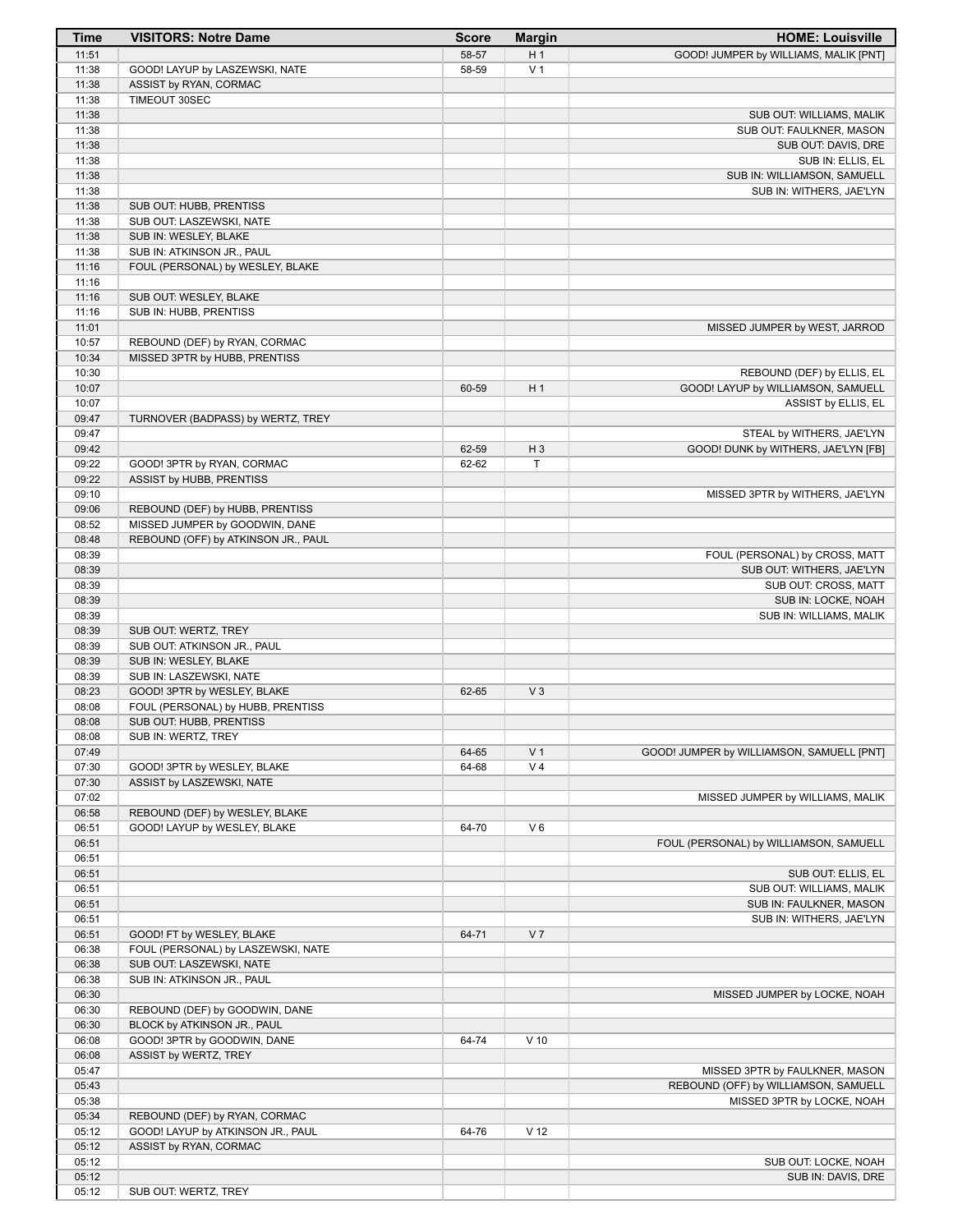| <b>Time</b>    | <b>VISITORS: Notre Dame</b>          | <b>Score</b> | <b>Margin</b>   | <b>HOME: Louisville</b>              |
|----------------|--------------------------------------|--------------|-----------------|--------------------------------------|
| 05:12          | SUB OUT: ATKINSON JR., PAUL          |              |                 |                                      |
| 05:12          | SUB IN: HUBB, PRENTISS               |              |                 |                                      |
| 05:12          | SUB IN: LASZEWSKI, NATE              |              |                 |                                      |
| 05:10          |                                      |              |                 | <b>TIMEOUT TEAM</b>                  |
| 04:49          |                                      |              |                 | MISSED LAYUP by WEST, JARROD         |
| 04:47          |                                      |              |                 | REBOUND (OFF) by WITHERS, JAE'LYN    |
| 04:47          | FOUL (PERSONAL) by RYAN, CORMAC      |              |                 |                                      |
| 04:47          |                                      |              |                 | MISSED FT by WITHERS, JAE'LYN        |
| 04:47          |                                      |              |                 | REBOUND (OFF) by TEAM                |
| 04:47          |                                      | 65-76        | $V$ 11          | GOOD! FT by WITHERS, JAE'LYN         |
| 04:20          | GOOD! LAYUP by WESLEY, BLAKE         | 65-78        | V <sub>13</sub> |                                      |
| 04:20          |                                      |              |                 | FOUL (PERSONAL) by WEST, JARROD      |
| 04:20          |                                      |              |                 | SUB OUT: WILLIAMSON, SAMUELL         |
| 04:20          |                                      |              |                 | SUB IN: LOCKE, NOAH                  |
| 04:20          | GOOD! FT by WESLEY, BLAKE            | 65-79        | V <sub>14</sub> |                                      |
| 04:12          |                                      |              |                 | TURNOVER (LOSTBALL) by WEST, JARROD  |
| 04:12          | STEAL by HUBB, PRENTISS              |              |                 |                                      |
| 03:50          | TURNOVER (LOSTBALL) by WESLEY, BLAKE |              |                 |                                      |
| 03:50          |                                      |              |                 | STEAL by DAVIS, DRE                  |
| 03:50          |                                      |              |                 |                                      |
| 03:50          |                                      |              |                 | SUB OUT: WEST, JARROD                |
| 03:50          |                                      |              |                 | SUB IN: ELLIS, EL                    |
| 03:39          |                                      |              |                 | MISSED 3PTR by WITHERS, JAE'LYN      |
| 03:35          | REBOUND (DEF) by RYAN, CORMAC        |              |                 |                                      |
| 03:11          | MISSED JUMPER by WESLEY, BLAKE       |              |                 |                                      |
| 03:06          |                                      |              |                 | REBOUND (DEF) by WITHERS, JAE'LYN    |
| 03:01          | FOUL (PERSONAL) by GOODWIN, DANE     |              |                 |                                      |
| 03:01          |                                      | 66-79        | V <sub>13</sub> | GOOD! FT by DAVIS, DRE               |
| 03:01          |                                      |              |                 | SUB OUT: WITHERS, JAE'LYN            |
| 03:01          |                                      |              |                 | SUB IN: CROSS, MATT                  |
| 03:01          |                                      |              |                 | MISSED FT by DAVIS, DRE              |
| 02:59          | REBOUND (DEF) by TEAM                |              |                 |                                      |
| 02:38          | MISSED LAYUP by WESLEY, BLAKE        |              |                 |                                      |
| 02:38          |                                      |              |                 | BLOCK by CROSS, MATT                 |
| 02:34          |                                      |              |                 | REBOUND (DEF) by CROSS, MATT         |
| 02:20          |                                      |              |                 | MISSED LAYUP by DAVIS, DRE           |
| 02:18          | REBOUND (DEF) by LASZEWSKI, NATE     |              |                 |                                      |
| 01:52          | MISSED JUMPER by WESLEY, BLAKE       |              |                 |                                      |
| 01:52          |                                      |              |                 | BLOCK by DAVIS, DRE                  |
| 01:46          |                                      |              |                 | REBOUND (DEF) by CROSS, MATT         |
| 01:41          |                                      | 68-79        | V <sub>11</sub> | GOOD! LAYUP by ELLIS, EL             |
| 01:06          | GOOD! LAYUP by HUBB, PRENTISS        | 68-81        | V <sub>13</sub> |                                      |
| 01:06          |                                      |              |                 | FOUL (PERSONAL) by ELLIS, EL         |
| 01:06          | GOOD! FT by HUBB, PRENTISS           | 68-82        | V <sub>14</sub> |                                      |
| 00:55          |                                      | 70-82        | V <sub>12</sub> | GOOD! JUMPER by FAULKNER, MASON      |
|                |                                      |              |                 | TIMEOUT 30SEC                        |
| 00:55          |                                      |              |                 |                                      |
| 00:43<br>00:28 | TIMEOUT 30SEC                        |              |                 |                                      |
|                | TURNOVER (LOSTBALL) by RYAN, CORMAC  |              |                 |                                      |
| 00:28          |                                      |              |                 | STEAL by FAULKNER, MASON             |
| 00:15          |                                      |              |                 | TURNOVER (TRAVEL) by FAULKNER, MASON |

# **Notre Dame 82, Louisville 70**

| <b>Points (This Period)</b> | <b>UND</b>     | LOU            |
|-----------------------------|----------------|----------------|
| In the Paint                | 14             | 18             |
| Off Turns                   |                |                |
| 2nd Chance                  |                |                |
| <b>Fast Break</b>           |                |                |
| Bench                       | 12             |                |
| Per Poss                    | 1.467<br>18/30 | 0.893<br>12/28 |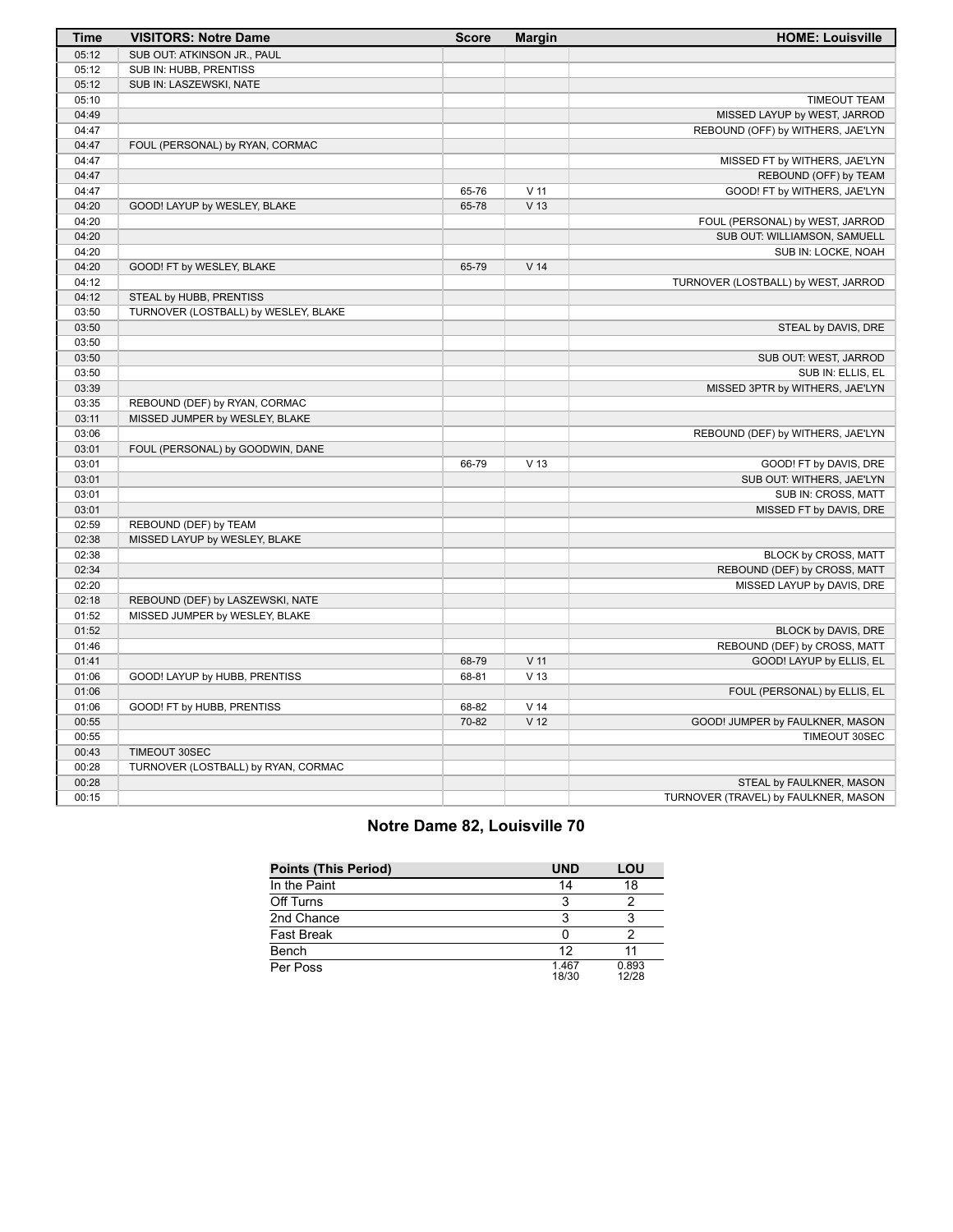### **Official Scoring/Possession Reference Chart Notre Dame vs Louisville Period 1 January 22, 2022 at KFC Yum! Center (Denny Crum Court) - Louisville**



#### **Period 1**

<mark>Startersː</mark><br>Notre Dameː 0 WESLEY,BLAKE (G); 3 HUBB,PRENTISS (G); 14 LASZEWSKI,NATE (F); 20 ATKINSON JR.,PAUL (F); 23 GOODWIN,DANE (G);<br>Louisville: 0 LOCKE,NOAH (G); 5 WILLIAMS,MALIK (F); 11 FAULKNER,MASON (G); 14 DAVIS,DRE

| Time  | <b>VISITORS: Notre Dame</b>         | <b>Score</b> | <b>Margin</b>  | <b>HOME: Louisville</b>             |
|-------|-------------------------------------|--------------|----------------|-------------------------------------|
| 19:43 |                                     | $3-0$        | $H_3$          | GOOD! 3PTR by WILLIAMS, MALIK       |
| 19:17 |                                     | $5-0$        | H 5            | GOOD! JUMPER by CURRY, SYDNEY       |
| 18:04 |                                     | 7-0          | H <sub>7</sub> | GOOD! JUMPER by DAVIS, DRE [PNT]    |
| 17:46 | GOOD! JUMPER by WESLEY, BLAKE [PNT] | $7-2$        | H <sub>5</sub> |                                     |
| 17:02 | GOOD! DUNK by ATKINSON JR., PAUL    | 7-4          | $H_3$          |                                     |
| 16:31 | GOOD! 3PTR by GOODWIN, DANE         | $7 - 7$      | Τ              |                                     |
| 16:01 | GOOD! 3PTR by WESLEY, BLAKE [FB]    | $7 - 10$     | $V_3$          |                                     |
| 15:15 | GOOD! 3PTR by GOODWIN, DANE         | 7-13         | $V_6$          |                                     |
| 14:56 |                                     | $10 - 13$    | $V_3$          | GOOD! 3PTR by WILLIAMS, MALIK       |
| 14:37 | GOOD! FT by WESLEY, BLAKE           | 10-14        | V <sub>4</sub> |                                     |
| 14:08 |                                     | 13-14        | V <sub>1</sub> | GOOD! 3PTR by WEST, JARROD          |
| 13:53 | GOOD! JUMPER by WESLEY, BLAKE       | 13-16        | $V_3$          |                                     |
| 13:34 |                                     | 16-16        | $\mathsf{T}$   | GOOD! 3PTR by WEST, JARROD          |
| 13:21 | GOOD! 3PTR by LASZEWSKI, NATE       | 16-19        | $V_3$          |                                     |
| 12:50 |                                     | 19-19        | T              | GOOD! 3PTR by WEST, JARROD          |
| 12:32 | GOOD! JUMPER by GOODWIN, DANE       | 19-21        | V <sub>2</sub> |                                     |
| 11:59 |                                     | $21 - 21$    | T              | GOOD! LAYUP by WITHERS, JAE'LYN     |
| 11:39 | GOOD! 3PTR by HUBB, PRENTISS        | $21 - 24$    | V <sub>3</sub> |                                     |
| 10:12 | GOOD! LAYUP by GOODWIN, DANE [PNT]  | 21-26        | V <sub>5</sub> |                                     |
| 10:06 |                                     | 23-26        | V <sub>3</sub> | GOOD! JUMPER by WILLIAMSON, SAMUELL |
| 08:55 |                                     | 25-26        | V <sub>1</sub> | GOOD! LAYUP by WEST, JARROD         |
| 08:31 |                                     | 28-26        | H <sub>2</sub> | GOOD! 3PTR by ELLIS, EL             |
| 08:07 | GOOD! 3PTR by HUBB, PRENTISS        | 28-29        | V <sub>1</sub> |                                     |
| 06:49 |                                     | 29-29        | $\mathsf{T}$   | GOOD! FT by DAVIS, DRE              |
| 06:49 |                                     | 30-29        | H <sub>1</sub> | GOOD! FT by DAVIS, DRE              |
| 06:30 | GOOD! LAYUP by ATKINSON JR., PAUL   | 30-31        | V 1            |                                     |
| 06:06 |                                     | 33-31        | H <sub>2</sub> | GOOD! 3PTR by LOCKE, NOAH           |
| 05:32 |                                     | 35-31        | H 4            | GOOD! JUMPER by LOCKE, NOAH         |
| 04:41 |                                     | 38-31        | H 7            | GOOD! 3PTR by FAULKNER, MASON       |
| 04:19 |                                     | 40-31        | H 9            | GOOD! DUNK by WITHERS, JAE'LYN      |
| 03:54 | GOOD! LAYUP by WESLEY, BLAKE [PNT]  | 40-33        | H 7            |                                     |
| 03:33 |                                     | 42-33        | H 9            | GOOD! LAYUP by CURRY, SYDNEY        |
| 03:09 | GOOD! LAYUP by ATKINSON JR., PAUL   | 42-35        | H 7            |                                     |
| 01:37 | GOOD! 3PTR by WERTZ, TREY           | 42-38        | H 4            |                                     |
| 00:05 |                                     | 45-38        | H 7            | GOOD! 3PTR by WEST, JARROD          |

**Notre Dame 38, Louisville 45**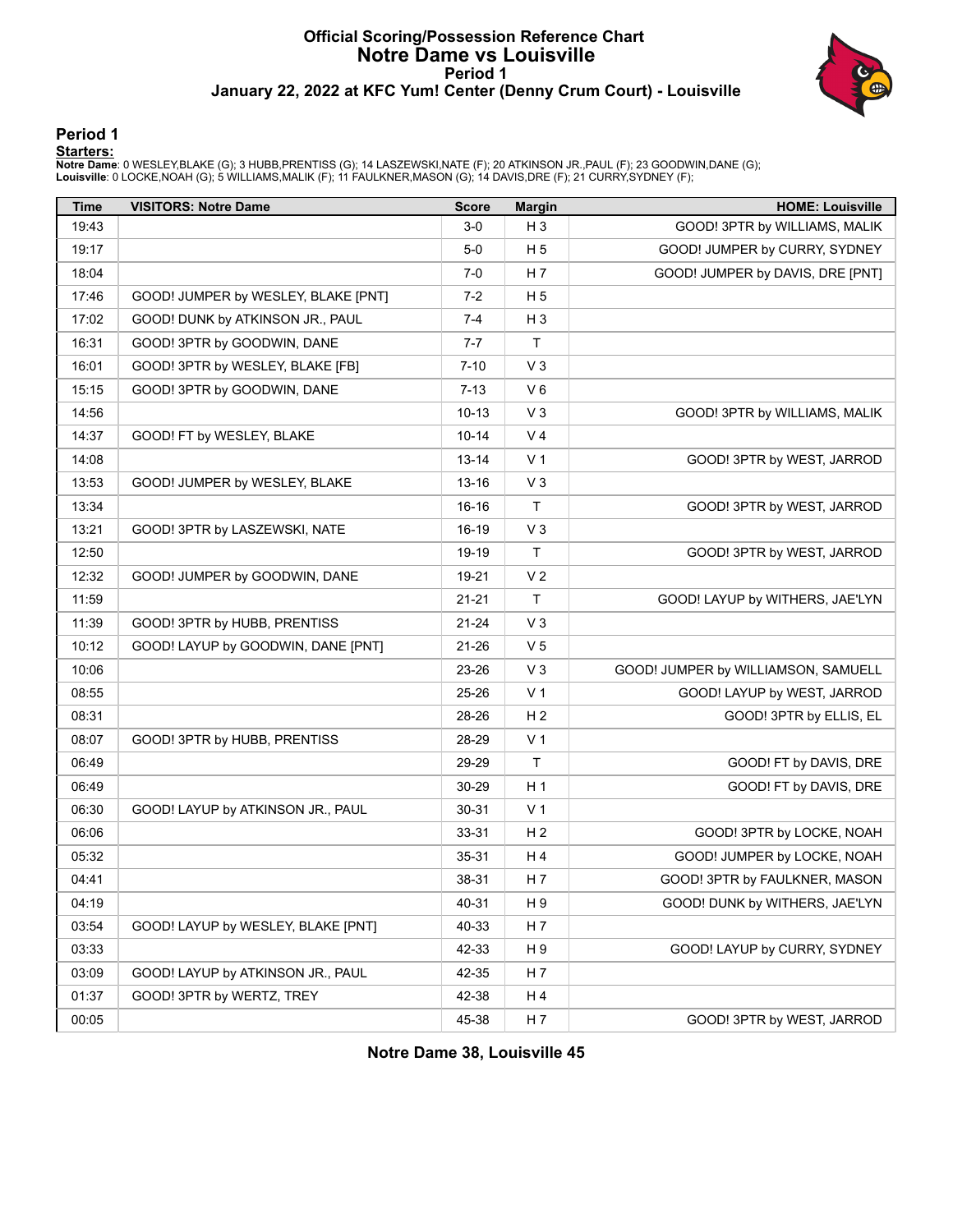### **Official Scoring/Possession Reference Chart Notre Dame vs Louisville Period 2 January 22, 2022 at KFC Yum! Center (Denny Crum Court) - Louisville**



#### **Period 2**

#### **Starters:**

**Notre Dame**: 0 WESLEY,BLAKE (G); 3 HUBB,PRENTISS (G); 14 LASZEWSKI,NATE (F); 20 ATKINSON JR.,PAUL (F); 23 GOODWIN,DANE (G);<br>**Louisville**: 0 LOCKE,NOAH (G); 5 WILLIAMS,MALIK (F); 11 FAULKNER,MASON (G); 14 DAVIS,DRE (F); 21

| <b>Time</b> | <b>VISITORS: Notre Dame</b>             | <b>Score</b> | <b>Margin</b>   | <b>HOME: Louisville</b>                   |
|-------------|-----------------------------------------|--------------|-----------------|-------------------------------------------|
| 19:46       | GOOD! LAYUP by ATKINSON JR., PAUL [PNT] | 45-40        | H <sub>5</sub>  |                                           |
| 19:46       | GOOD! FT by ATKINSON JR., PAUL          | 45-41        | H 4             |                                           |
| 18:33       | GOOD! JUMPER by ATKINSON JR., PAUL      | 45-43        | H <sub>2</sub>  |                                           |
| 17:16       |                                         | 47-43        | H4              | GOOD! LAYUP by WITHERS, JAE'LYN [PNT]     |
| 16:42       | GOOD! LAYUP by LASZEWSKI, NATE [PNT]    | 47-45        | H <sub>2</sub>  |                                           |
| 16:21       | GOOD! 3PTR by WERTZ, TREY               | 47-48        | V <sub>1</sub>  |                                           |
| 15:42       |                                         | 49-48        | H 1             | GOOD! JUMPER by DAVIS, DRE [PNT]          |
| 15:05       |                                         | 51-48        | H <sub>3</sub>  | GOOD! JUMPER by FAULKNER, MASON [PNT]     |
| 14:41       | GOOD! 3PTR by WERTZ, TREY               | 51-51        | $\mathsf T$     |                                           |
| 14:19       |                                         | 53-51        | H <sub>2</sub>  | GOOD! JUMPER by FAULKNER, MASON [PNT]     |
| 13:09       | GOOD! 3PTR by HUBB, PRENTISS            | 53-54        | V <sub>1</sub>  |                                           |
| 12:47       |                                         | 56-54        | H <sub>2</sub>  | GOOD! 3PTR by WILLIAMS, MALIK             |
| 12:31       | GOOD! 3PTR by RYAN, CORMAC              | 56-57        | V <sub>1</sub>  |                                           |
| 11:51       |                                         | 58-57        | H <sub>1</sub>  | GOOD! JUMPER by WILLIAMS, MALIK [PNT]     |
| 11:38       | GOOD! LAYUP by LASZEWSKI, NATE          | 58-59        | V <sub>1</sub>  |                                           |
| 10:07       |                                         | 60-59        | H 1             | GOOD! LAYUP by WILLIAMSON, SAMUELL        |
| 09:42       |                                         | 62-59        | $H_3$           | GOOD! DUNK by WITHERS, JAE'LYN [FB]       |
| 09:22       | GOOD! 3PTR by RYAN, CORMAC              | 62-62        | T               |                                           |
| 08:23       | GOOD! 3PTR by WESLEY, BLAKE             | 62-65        | $V_3$           |                                           |
| 07:49       |                                         | 64-65        | V <sub>1</sub>  | GOOD! JUMPER by WILLIAMSON, SAMUELL [PNT] |
| 07:30       | GOOD! 3PTR by WESLEY, BLAKE             | 64-68        | V <sub>4</sub>  |                                           |
| 06:51       | GOOD! LAYUP by WESLEY, BLAKE            | 64-70        | V6              |                                           |
| 06:51       | GOOD! FT by WESLEY, BLAKE               | 64-71        | V <sub>7</sub>  |                                           |
| 06:08       | GOOD! 3PTR by GOODWIN, DANE             | 64-74        | $V$ 10          |                                           |
| 05:12       | GOOD! LAYUP by ATKINSON JR., PAUL       | 64-76        | V <sub>12</sub> |                                           |
| 04:47       |                                         | 65-76        | V <sub>11</sub> | GOOD! FT by WITHERS, JAE'LYN              |
| 04:20       | GOOD! LAYUP by WESLEY, BLAKE            | 65-78        | V <sub>13</sub> |                                           |
| 04:20       | GOOD! FT by WESLEY, BLAKE               | 65-79        | V <sub>14</sub> |                                           |
| 03:01       |                                         | 66-79        | V <sub>13</sub> | GOOD! FT by DAVIS, DRE                    |
| 01:41       |                                         | 68-79        | V <sub>11</sub> | GOOD! LAYUP by ELLIS, EL                  |
| 01:06       | GOOD! LAYUP by HUBB, PRENTISS           | 68-81        | V <sub>13</sub> |                                           |
| 01:06       | GOOD! FT by HUBB, PRENTISS              | 68-82        | V <sub>14</sub> |                                           |
| 00:55       |                                         | 70-82        | V <sub>12</sub> | GOOD! JUMPER by FAULKNER, MASON           |

**Notre Dame 82, Louisville 70**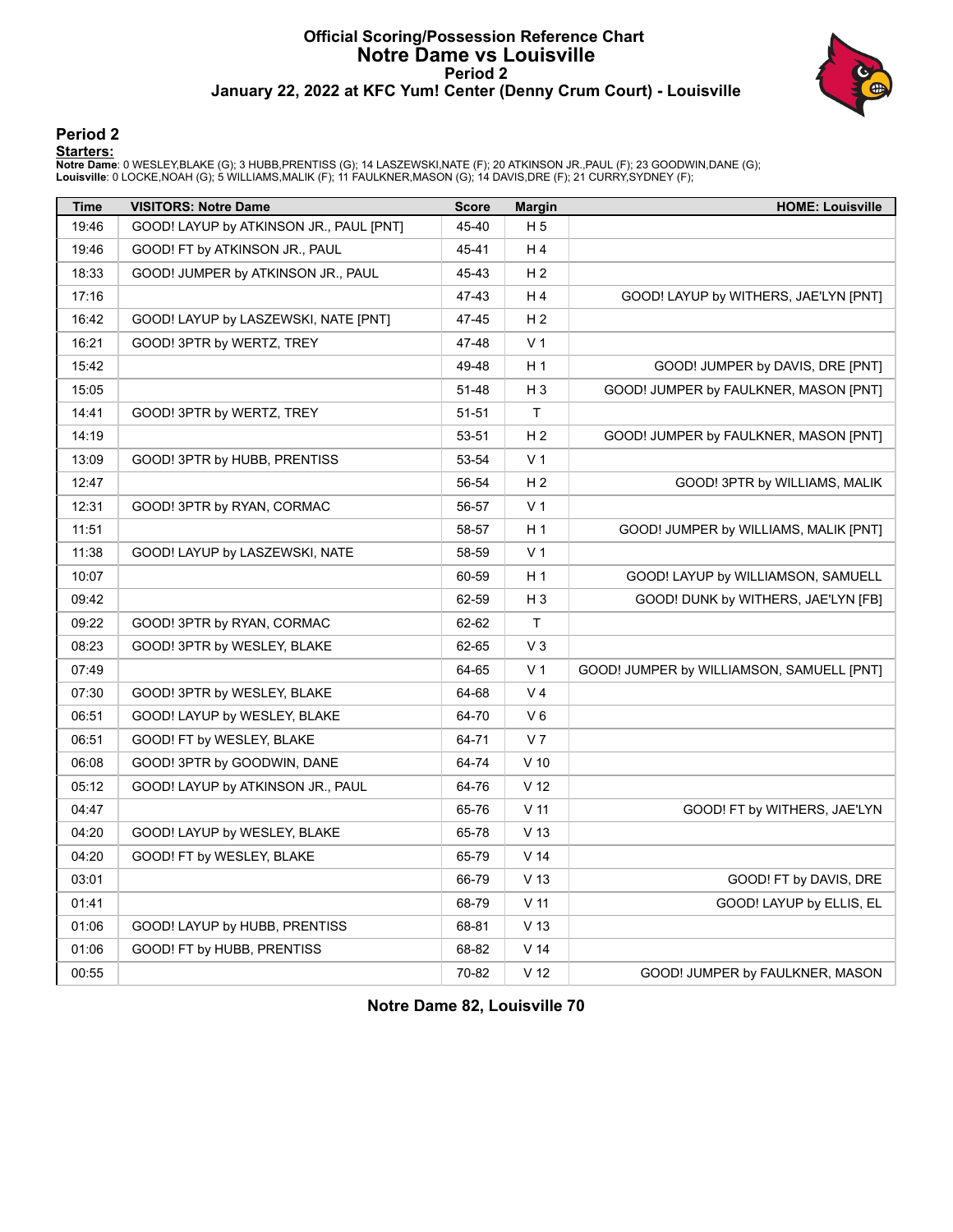#### **Official Substitutions Log Notre Dame vs Louisville Period 1 January 22, 2022 at KFC Yum! Center (Denny Crum Court) - Louisville**



| January 22, 2022 at KFC Yum! Center (Denny Crum Court) - Louisville |  |
|---------------------------------------------------------------------|--|
|                                                                     |  |

| <b>VISITORS: Notre Dame</b>    | <b>Time</b>    | <b>Score</b> | <b>HOME: Louisville</b>                            |
|--------------------------------|----------------|--------------|----------------------------------------------------|
| 0 WESLEY, BLAKE                |                |              | 0 LOCKE, NOAH                                      |
| 3 HUBB, PRENTISS               |                |              | 5 WILLIAMS, MALIK                                  |
| 14 LASZEWSKI, NATE             |                |              | 11 FAULKNER, MASON                                 |
| 20 ATKINSON JR., PAUL          |                |              | 14 DAVIS, DRE                                      |
| 23 GOODWIN, DANE               |                |              | 21 CURRY, SYDNEY                                   |
|                                | 14:37          | $13 - 10$    | <b>SUB OUT: WILLIAMS, MALIK</b>                    |
|                                | 14:37          |              | SUB OUT: FAULKNER, MASON                           |
|                                | 14:37          |              | SUB OUT: DAVIS, DRE                                |
|                                | 14:37          |              | SUB IN: WILLIAMSON, SAMUELL                        |
|                                | 14:37          |              | SUB IN: WEST, JARROD                               |
|                                | 14:37          |              | SUB IN: CROSS, MATT                                |
|                                | 12:35          | 19-19        | SUB OUT: LOCKE, NOAH                               |
|                                | 12:35          |              | SUB OUT: CURRY, SYDNEY                             |
|                                | 12:35          |              | SUB IN: ELLIS, EL                                  |
|                                | 12:35          |              | SUB IN: WITHERS, JAE'LYN                           |
| SUB OUT: 0 WESLEY, BLAKE       | 12:35          |              |                                                    |
| SUB OUT: 20 ATKINSON JR., PAUL | 12:35          |              |                                                    |
| SUB IN: 2 WERTZ, TREY          | 12:35          |              |                                                    |
| SUB IN: 5 RYAN, CORMAC         | 12:35          |              |                                                    |
|                                | 08:01          | 29-28        | SUB OUT: ELLIS.EL                                  |
|                                | 08:01          |              | SUB OUT: WILLIAMSON, SAMUELL                       |
|                                | 08:01          |              | SUB OUT: WITHERS, JAE'LYN                          |
|                                | 08:01          |              | SUB OUT: CROSS, MATT                               |
|                                | 08:01          |              | SUB IN: WILLIAMS, MALIK<br>SUB IN: FAULKNER, MASON |
|                                | 08:01          |              |                                                    |
|                                | 08:01<br>08:01 |              | SUB IN: DAVIS, DRE<br>SUB IN: CURRY, SYDNEY        |
| SUB OUT: 3 HUBB, PRENTISS      | 08:01          |              |                                                    |
| SUB OUT: 14 LASZEWSKI.NATE     | 08:01          |              |                                                    |
| SUB IN: 0 WESLEY, BLAKE        | 08:01          |              |                                                    |
| SUB IN: 20 ATKINSON JR., PAUL  | 08:01          |              |                                                    |
|                                | 06:49          | 29-28        | SUB OUT: CURRY, SYDNEY                             |
|                                | 06:49          |              | SUB IN: LOCKE, NOAH                                |
| SUB OUT: 23 GOODWIN.DANE       | 06:49          |              |                                                    |
| SUB IN: 3 HUBB, PRENTISS       | 06:49          |              |                                                    |
|                                | 05:34          | $31 - 33$    | SUB OUT: WEST, JARROD                              |
|                                | 05:34          |              | SUB IN: ELLIS, EL                                  |
| SUB OUT: 2 WERTZ, TREY         | 05:34          |              |                                                    |
| SUB OUT: 5 RYAN, CORMAC        | 05:34          |              |                                                    |
| SUB IN: 14 LASZEWSKI, NATE     | 05:34          |              |                                                    |
| SUB IN: 23 GOODWIN.DANE        | 05:34          |              |                                                    |
|                                | 05:11          | 31-35        | SUB OUT: WILLIAMS, MALIK                           |
|                                | 05:11          |              | SUB OUT: DAVIS, DRE                                |
|                                | 05:11          |              | SUB IN: CURRY, SYDNEY                              |
|                                | 05:11          |              | SUB IN: WITHERS, JAE'LYN                           |
|                                | 03:07          | $35-42$      | SUB OUT: ELLIS, EL                                 |
|                                | 03:07          |              | SUB OUT: CURRY, SYDNEY                             |
|                                | 03:07          |              | SUB IN: WILLIAMS, MALIK                            |
|                                | 03:07          |              | SUB IN: WEST, JARROD                               |
| SUB OUT: 0 WESLEY, BLAKE       | 02:21          | $35 - 42$    |                                                    |
| SUB IN: 2 WERTZ, TREY          | 02:21          |              |                                                    |
| SUB OUT: 20 ATKINSON JR., PAUL | 00:51          | 38-42        |                                                    |
| SUB IN: 0 WESLEY, BLAKE        | 00:51          |              |                                                    |

**Notre Dame 38, Louisville 45**